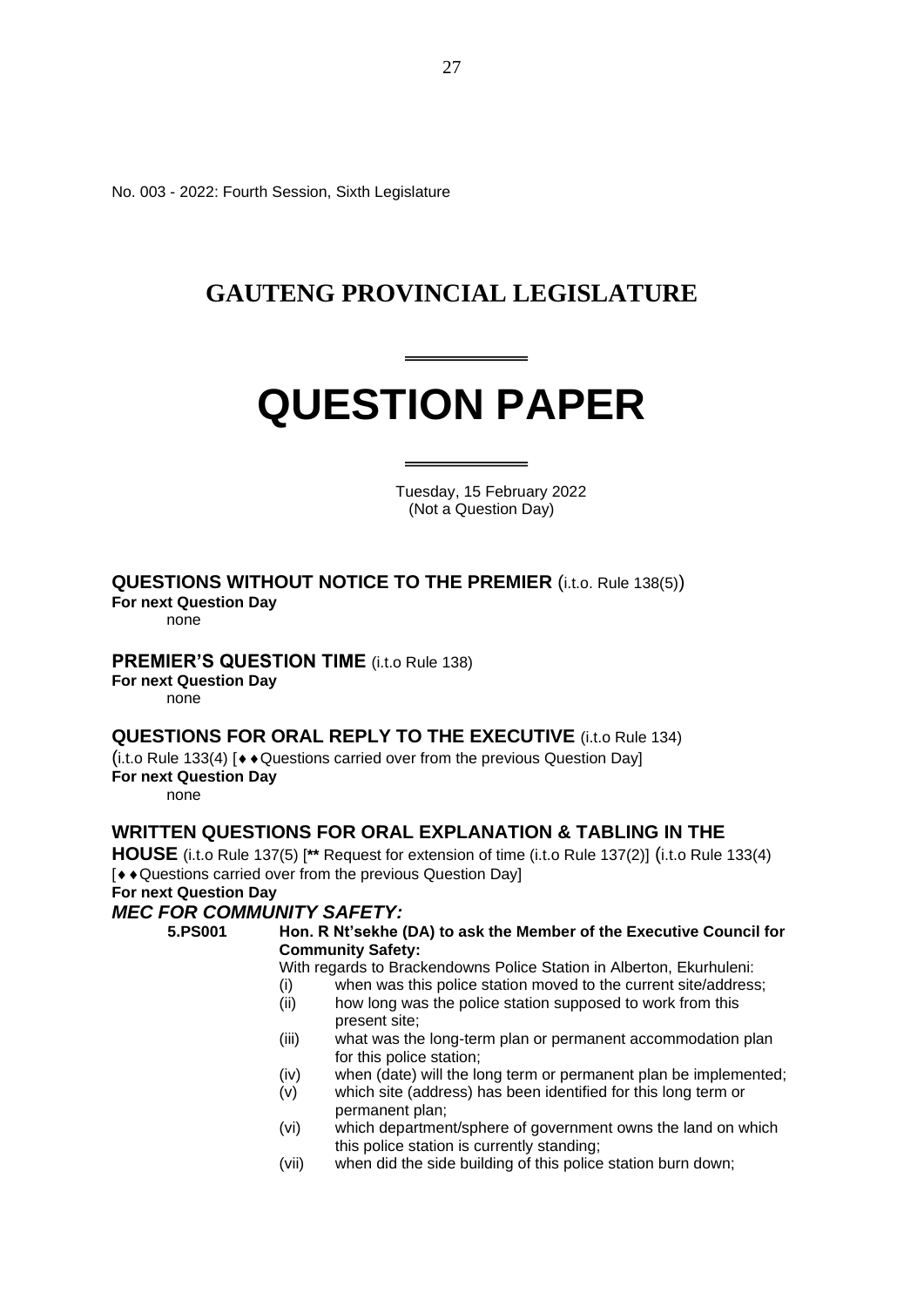- (viii) who is responsible for ensuring that this building that burnt down is rebuilt;
- (ix) are police stations insured for fires; and
- $(x)$  if yes, was this side building rebuilt?

**5.PS002 Hon. M Shackleton (DA) to ask the Member of the Executive Council for Community Safety:**

With regards to the qualifications of SAPS employees, would the MEC please respond to the following:

- (i) what steps has the Department of Community Safety taken in cases where SAPS employees have been found to be dishonest regarding their qualifications to get a post:
- (ii) have there been any SAPS employees in Gauteng that have been found to be dishonest about their qualifications; and
- (iii) if yes to (ii) to what were the consequences for said employees?

**5.PS003 Hon. B Engelbrecht (DA) to ask the Member of the Executive Council for Community Safety:**

With regard to the MEC of Community Safety event "Reclaiming the Night Campaign against Gender-Based Violence and Femicide" which had a briefing at the Winnie Mandela CCC in Ekurhuleni on the 07 December 2021:

- (i) what was the objective of the meeting;
- (ii) which organisations were invited to the event;
- (iii) how were police stations invited to this briefing;
- (iv) for each invited police station, what are the stats for GBV and Femicide from January to end November 2021;
- (v) how many cases were reported at each of these stations;
- (vi) how many cases led to arrests being made at each station;
- (vii) how many alleged perpetrators received bail at each station;
- (viii) how many cases made it onto court rolls from each station;
- (ix) how many cases led to convictions per station; and
- (x) what is the longest time period for GBV and or femicide cases for each station concerned?

## **5.PS004 Hon. M Shackleton (DA) to ask the Member of the Executive Council for Community Safety:**

With regard to BO105 SAPS helicopters sitting at the SAPS Pretoria Airwing HQ, would the MEC please respond:

- (i) why are 13 unserviceable BO105 SAPS helicopters still on the ground at the SAPS Pretoria Airwing HQ;
- (ii) why have these helicopters not been repaired;
- (iii) how long have these helicopters been sitting unused at the SAPS Pretoria Airwing HQ;
- (iv) what would it cost to repair these helicopters; and
- (v) what is the cost of keeping these helicopters grounded?

# *MEC FOR HEALTH:*

# **5.HL001 Hon. J B Bloom (DA) to ask the Member of the Executive Council for Health:**

With regard to appointments at the Johannesburg Health District Office, will the MEC please indicate:

- (i) what process was followed in the appointment of Ms Modikoa Mamabolo as Deputy Director;
- (ii) did she achieve the highest assessment score of all the interviewed candidates;
- (iii) if not, why was she appointed;
- (iv) what process was followed in the appointment of Ms Libby Mashaba as Nursing Service Manager;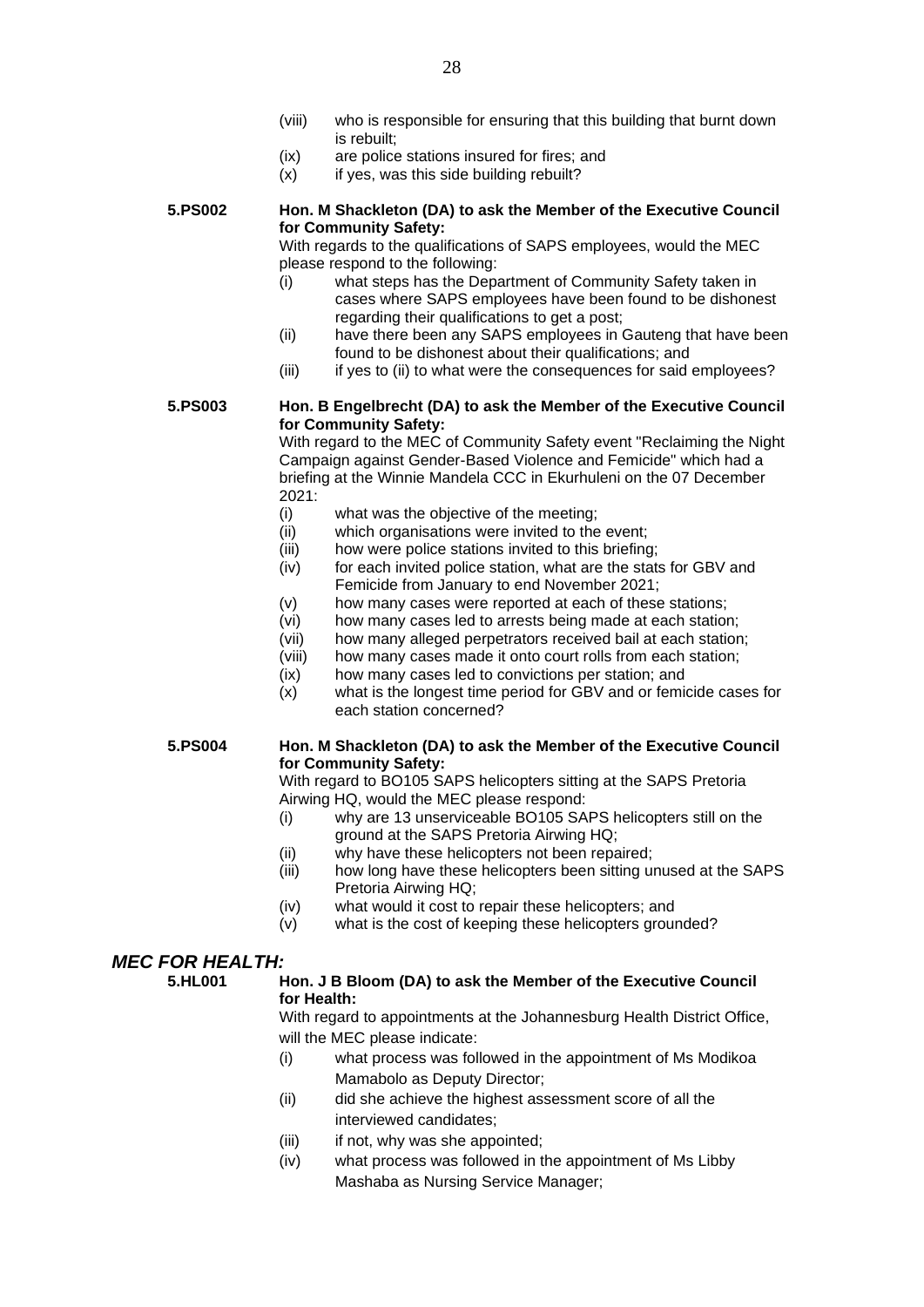- (vi) what process was followed in the appointment of Ms Magdeline Mabuza as Assistant Director of Human Resources;
- (vii) was she the highest-ranked candidate for this position;
- (viii) is it true that the suspended CEO, Ms Ruth Mabyana of the Bheki Mlangeni Hospital, is a relative of the Chief Director Morewane; and
- (ix) is it true that Ms Mashaba above is a relative of Ms Mabyana;
- (x) what investigations will take place concerning irregular appointments at this office, including possible nepotism?

# **5.HL002 Hon. J B Bloom (DA) to ask the Member of the Executive Council for Health:**

With regard to vacant positions at the head office, will the MEC please indicate:

- (i) which positions are still not filled;
- (ii) in the case of each position in (i) above, how long has the position been vacant;
- (iii) in the case of each position in (i) above, what are the reasons it has not been filled;
- $(iv)$  in the case of each position in (i) above, what steps have been taken to fill it;
- (v) in the case of each position in (i) above, when is it anticipated that the position will be filled; and
- (vi) what is the impact of so many senior positions without a permanent incumbent?

# **5.HL003 Hon. J B Bloom (DA) to ask the Member of the Executive Council for Health:**

With regard to the Nelson Mandela Fidel Castro Medical Collaboration Programme, will the MEC please indicate:

- (i) why did the department not do an internal audit and reconciliation when requested by the National Health Department between October and December last year;
- (ii) why did the department tell the National Health Department that all the files had been taken by the Special Investigating Unit (SIU) for investigation;
- (iii) is it true that the SIU is conducting such an investigation;
- (iv) if so, what prompted them to do this investigation;
- (v) what allegations or irregularities are they investigating;
- (vi) what irregularities has the department itself uncovered in this matter;
- (vii) how much was budgeted in total in rands and cents for this programme for the 2021/22 financial year;
- (viii) how much of this budget has been spent in rands and cents so far;
- (ix) what accounts for any overspending or underspending in this matter; and
- (x) where are the files for this programme currently located?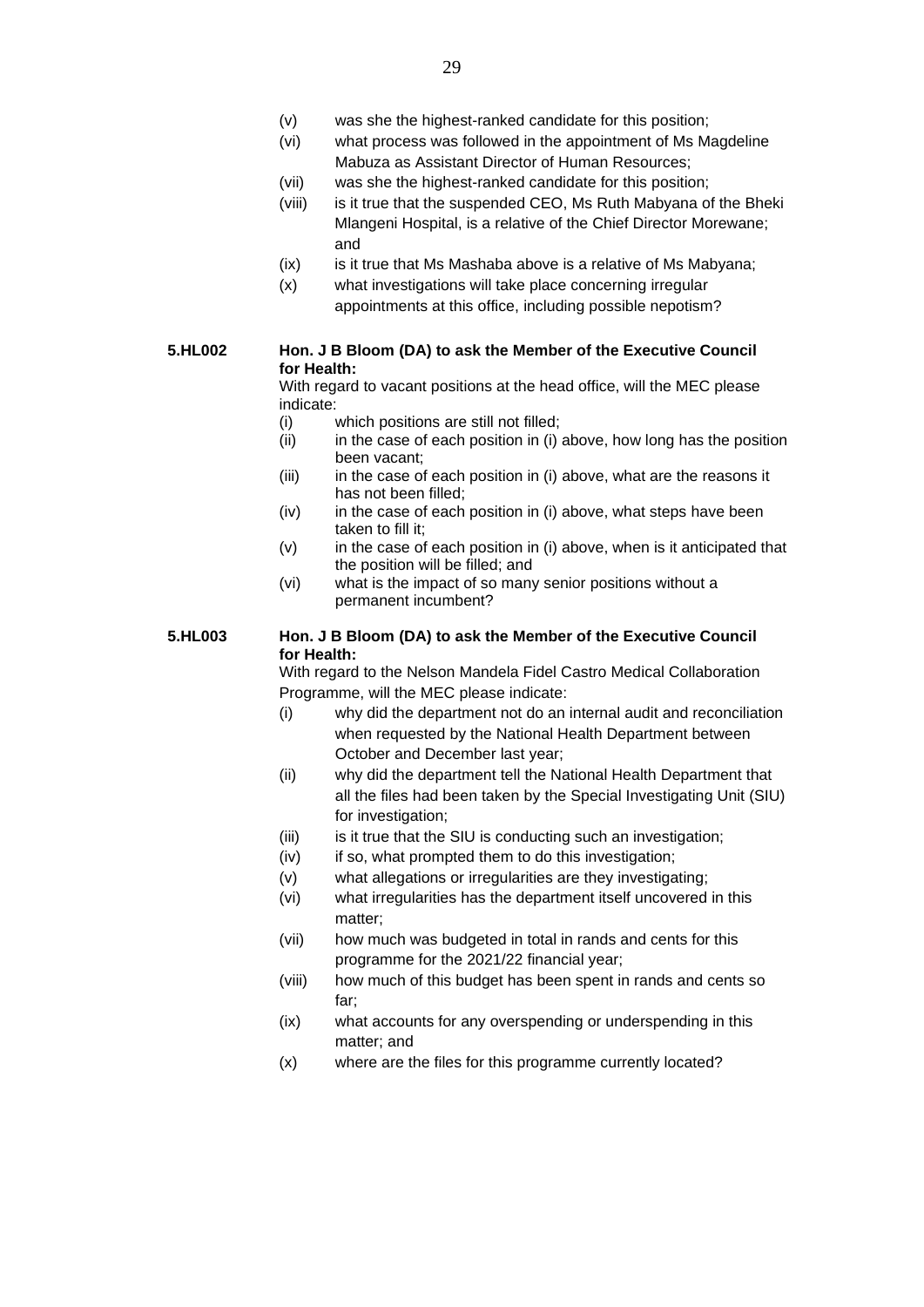# *MEC FOR CO-OPERATIVE GOVERNANCE, TRADITIONAL AFFAIRS AND HUMAN SETTLEMENTS:*

**5.COGTA&HS002 Hon. R Nt'sekhe (DA) to ask the Member of the Executive Council for Co-operative Governance, Traditional Affairs and Human Settlements:**

With regards to Ekurhuleni Hostels, could the MEC please indicate:

- (i) what was the budget for Ekurhuleni hostel upgrades for 2020/21;
- (ii) how much of this money was used;
- (iii) what grants and amounts were given to Ekurhuleni from the treasury for Hostels upgrades for 2020/21;
- (iv) how much of this money was used;
- (v) which contractors were contracted for these hostel upgrades;
- (vi) how much was each contractor paid;
- (vii) which hostels were allocated to which contractor;
- (viii) what were the contractual requirements or SLAs for each of the contractors;
- (ix) where and how are hostel dwellers/residents accommodated during the hostel upgrade project; and
- (x) if no alternative accommodation is provided during the upgrades, how are the upgrades done?

# **5.COGTA&HS003 Hon. R Nt'sekhe (DA) to ask the Member of the Executive Council for Co-operative Governance, Traditional Affairs and Human Settlements:**

With regards to Ekurhuleni Hostels, could the MEC please indicate:

- (i) how many hostels are there in the City of Ekurhuleni;
- (ii) how many of these are owned by the city;
- (iii) which companies/contractors were contracted to do maintenance at these hostels;
- (iv) when was each of these companies/contractors contracted;
- (v) what was each of the contractual amounts in rand and cents;
- (vi) what were the contractual obligations of the company/contractor;
- (vii) please outline the nature of inspection with each hostel to determine compliance with the contract or SLA of the contract;
- (viii) has a satisfaction survey been conducted with residents of each of these hostels in terms of maintenance of these hostels;
- (ix) if no, why not; and
- $(x)$  if yes, what was the outcome or results of this survey?

# **5.COGTA&HS004 Hon. M H Cirota (DA) to ask the Member of the Executive Council for Co-operative Governance, Traditional Affairs and Human Settlements:**

With regards to Ekurhuleni, could the MEC please indicate:

- (i) from January to the end of October 2021, what was the staff/employee compliment in the City of Ekurhuleni;
- (ii) what is the employee breakdown by department;
- (iii) of these, how many of them are funded positions;
- (iv) how many funded positions exist in each department;
- (v) how many vacancies exist in the municipality;
- (vi) how many vacancies exist in each department;
- (vii) how many of these vacancies are funded positions;
- (viii) how many of the funded vacancies exist in each department;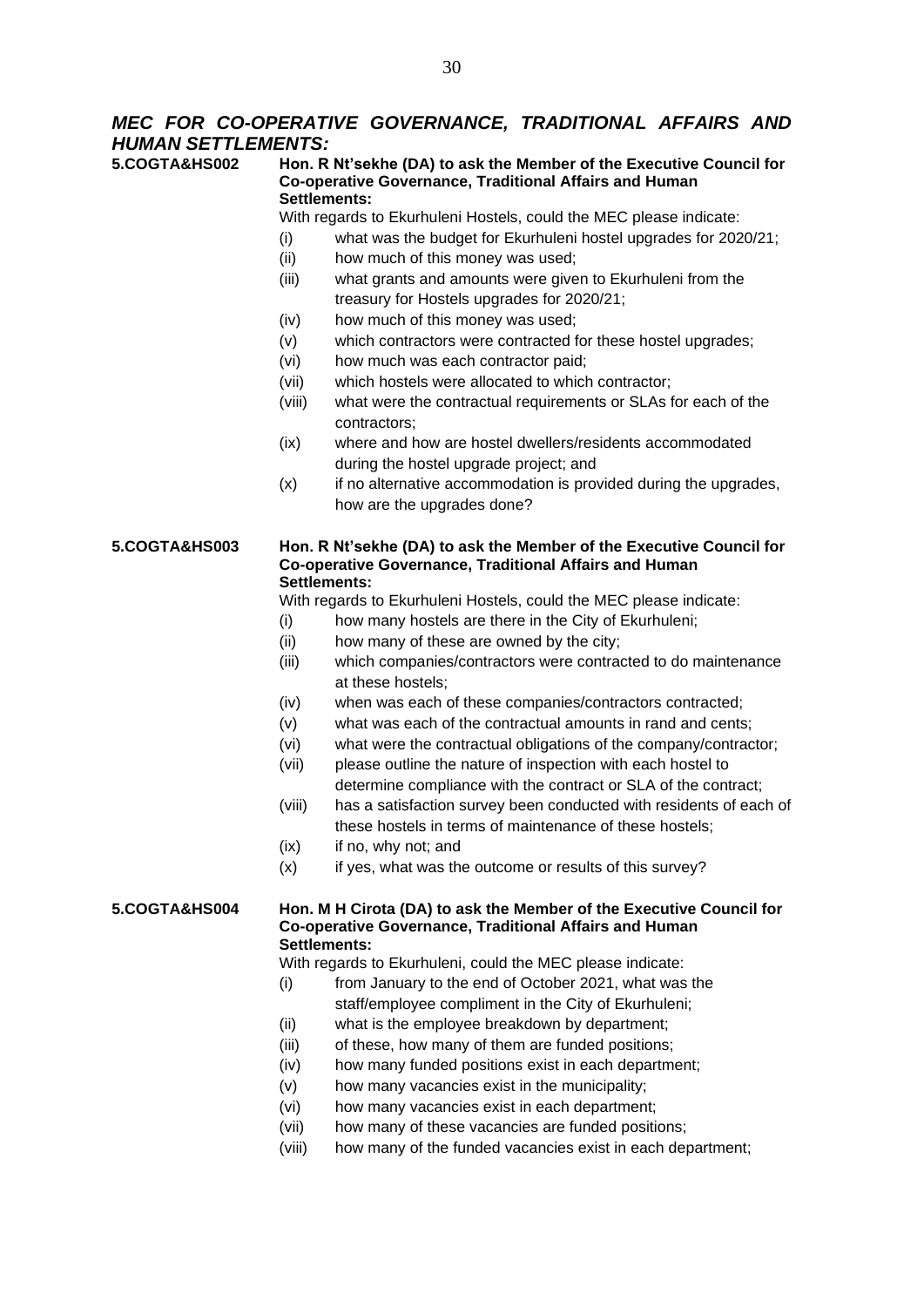- (ix) what was the impact on service delivery in each department due to not filling these funded vacant positions; and
- (x) what plans do the departments have to fill all funded positions?

### **5.COGTA&HS005 Hon. M H Cirota (DA) to ask the Member of the Executive Council for Co-operative Governance, Traditional Affairs and Human Settlements:**

With regards to Ekurhuleni, could the MEC please indicate:

- (i) from January to the end of October 2021, how many contractor services were used by the City of Ekurhuleni;
- (ii) what services or products did each of these contractors give to the city;
- (iii) what was the contract value in rands and cents that was given by each contractor;
- (iv) how many of these contractors were from Ekurhuleni;
- (v) of those that were not from Ekurhuleni, where were they from;
- (vi) which bodies and structures were used to ensure that Ekurhuleni contractors and companies are aware of such tenders; and
- (vii) what is the nature of engagements with each of these bodies?

## **5.COGTA&HS006 Hon. M H Cirota (DA) to ask the Member of the Executive Council for Co-operative Governance, Traditional Affairs and Human Settlements:**

With regard to Angelo Informal Settlement in ward 33, Ekurhuleni:

- (i) how many shacks are in this informal settlement;
- (ii) before 31<sup>st</sup> October 2021, why did Ekurhuleni want to move them from this site;
- (iii) where did Ekurhuleni want to move these residents to;
- (iv) why did the residents of this informal settlement refuse to move to the new destination;
- (v) how much money in rands and cents was budgeted to move them to the new location;
- (vi) how much of the budgeted amount in rands and cents was used;
- (vii) which contractor was going to be used for the move;
- (viii) how much money in rands and cents was paid to the supplier;
- (ix) which elements were achieved and paid for of the contract with the supplier; and
- (x) what are the future plans of Ekurhuleni with regards to Angelo informal settlement?

# **5.COGTA&HS007 Hon. B Engelbrecht (DA) to ask the Member of the Executive Council for Co-operative Governance, Traditional Affairs and Human Settlements:**

With regard to the city of Ekurhuleni:

- (i) according to norms and standards, how many fire stations should Ekurhuleni have;
- (ii) how many fire stations does the city have;
- (iii) before the 31st October, why didn't Ekurhuleni comply with the norms and standards;
- (iv) of the fire stations in the city, how many of the fire stations are were operational before the 31st October 2021;
- (v) before the 31st October 2021, how many fire stations were under construction; and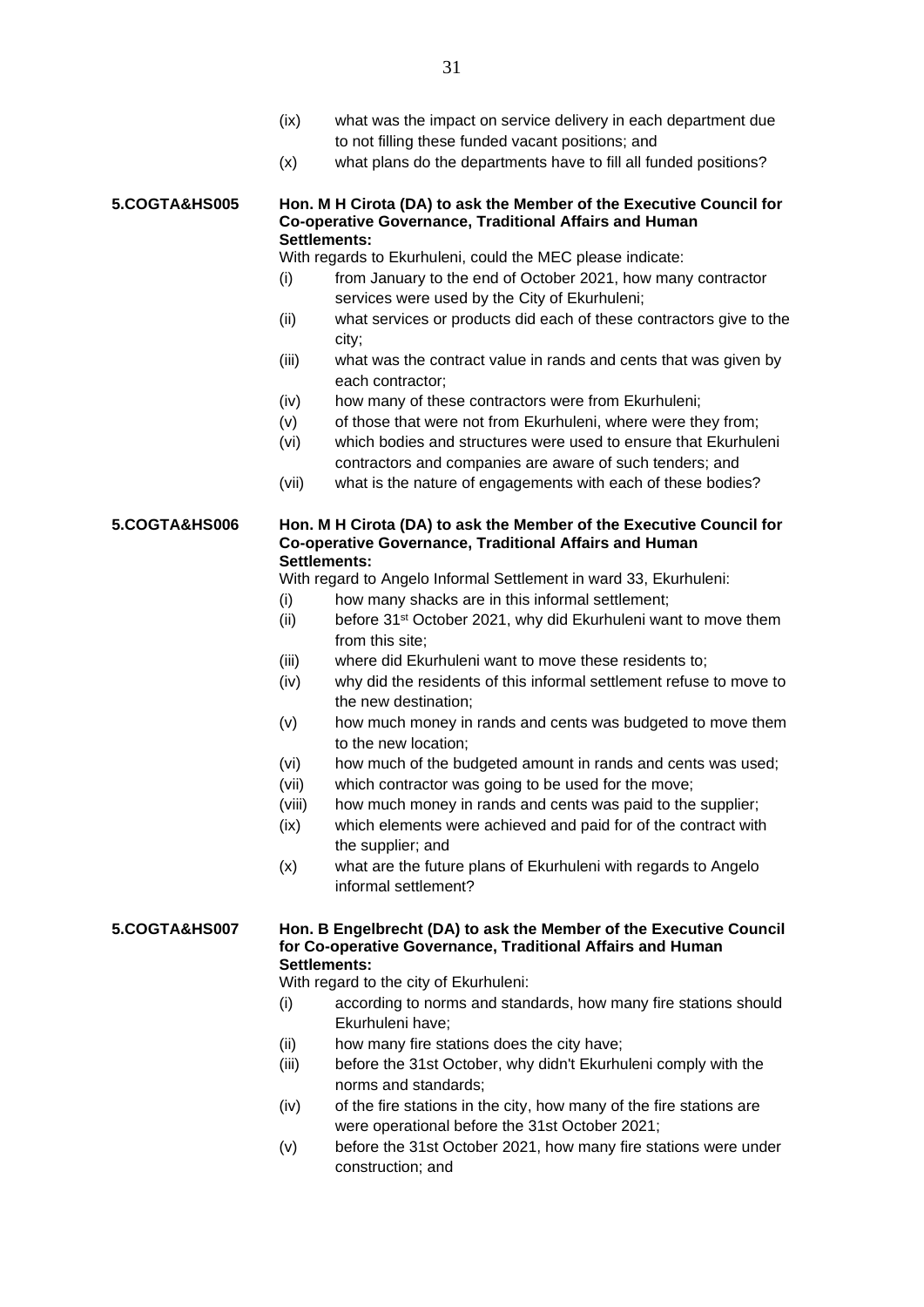- (vi) of these, how many were completed;
- (vii) of those that were not completed, why were they not completed;
- (viii) which contractors were contracted to build these fire stations;
- (ix) how much money in rands and cents was budgeted (please state the financial year) for each fire station; and
- (x) when and how much money (rands and cents) was paid to these contractors?

### **5.COGTA&HS008 Hon. A Fuchs (DA) to ask the Member of the Executive Council for Co-operative Governance, Traditional Affairs and Human Settlements:**

With regard to the Phomolong Power Station in Ward 12, Ekurhuleni:

- (i) what was the specification of the station that was supposed to be built;
- (ii) before the 1st of November 2021, what was budgeted for the total project until completion;
- (iii) since planning this project, how much money was budgeted for this project year on year;
- (iv) which contractor was used by the municipality to build this station; and
- (v) when (date) was the project supposed to commence;
- (vi) when (date) was the project supposed to be concluded;
- (vii) in each year, how much money was paid to the contractor on this project since the project started;
- (viii) has the City of Ekurhuleni signed off on this project;
- $(ix)$  if no to (viii), why not; and
- (x) did this project meet the specifications that were given to the contractor?

# **5.COGTA&HS009 Hon. A Fuchs (DA) to ask the Member of the Executive Council for Co-operative Governance, Traditional Affairs and Human Settlements:**

With regard to the Lindelani Housing Project in Ekurhuleni:

- (i) before 1st November 2021, did the department identify a water leak in the middle of this development;
- (ii) during the same time, did the department conduct an investigation to determine how long this water has been leaking;
- $(iii)$  if no to  $(ii)$ , why not;
- (iv) did the department determine how many litres of water were lost due to this water leak;
- (v) what is the rand value of the water loss from this water leak?
- (vi) has this water leak been resolved;
- (vii) why was the water leak left for such a long time before it was resolved;
- (viii) are there water leak detectors at new RDP housing developments;
- (ix) if no to (viii), why not; and
- (x) if yes to (viii), what type of methods are used to detect leaks, and when were they implemented?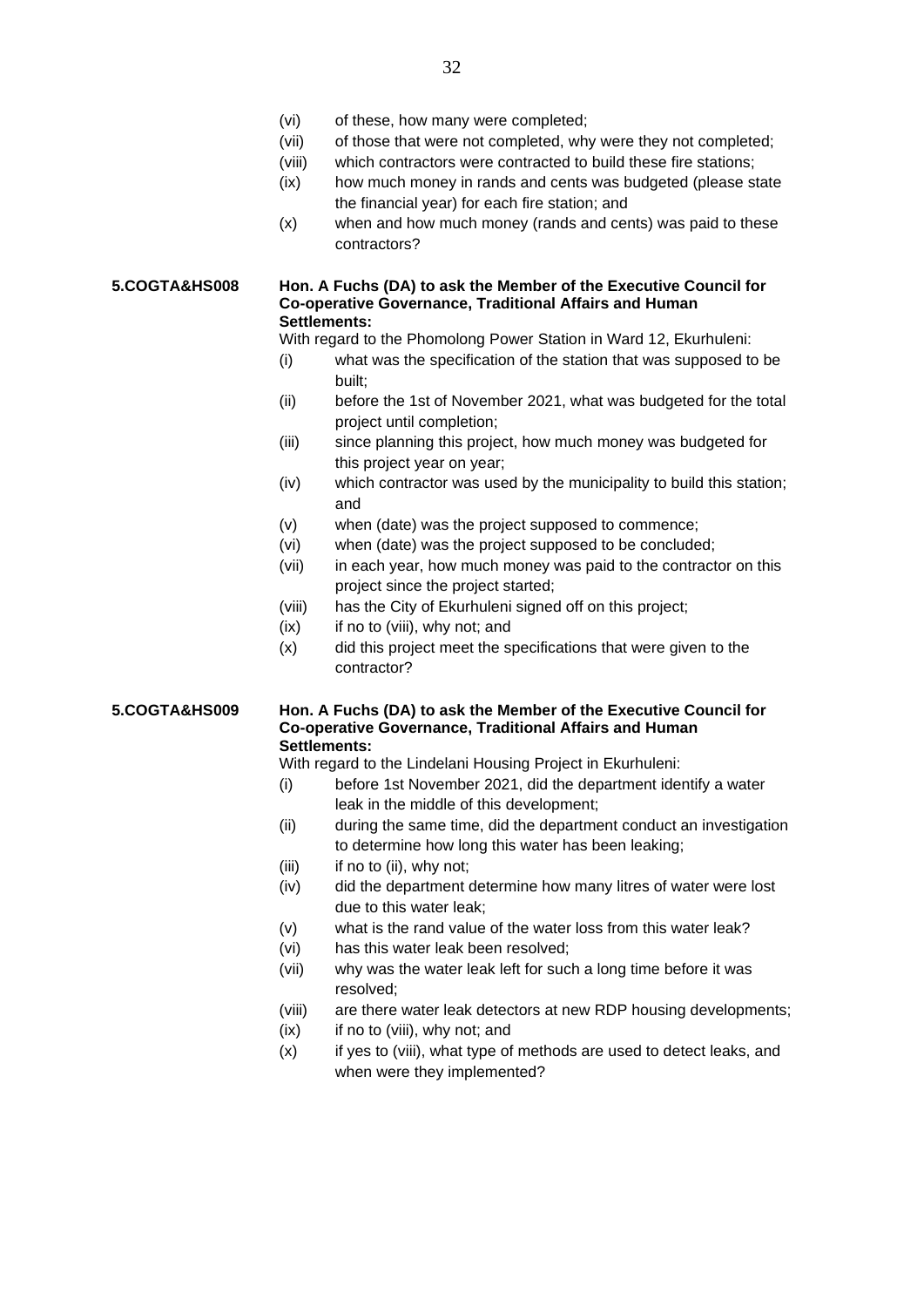# **QUESTIONS FOR WRITTEN REPLY TO MEMBERS OF THE EXECUTIVE**

**COUNCIL** (i.t.o Rule 136) ( $\Box$  Indicates New Questions for the Current Week)

- [  $\bullet$   $\bullet$  Oral Questions converted to Written Questions by Resolution of the House]
- [\*\* Request for extension of time (i.t.o Rule137(2)]

# *PREMIER:*<br>5.PR001

# **5.PR001 Hon. S T Msimanga (DA) to ask the Member of the Executive Council for Premier:**

Regarding staff working from home in response to the COVID-19 pandemic, could the Premier please indicate:

- (i) how many staff in the Office of the Premier are back in the office on a full-time basis;
- (ii) how many staff are still working remotely;
- (iii) of those working remotely, how are they capacitated to do so;
- (iv) will staff continue to work remotely, or are there plans to return all staff to a office-based work environment; and
- (v) how has remote working impacted the performance of Office of the Premier?

 **5.PR002 Hon. S J P Dos Santos (DA) to ask the Member of the Executive Council for Premier:**

Please provide the responses to 5.PR045; 5.PR046 and 5.PR047 of 2021?

# *MEC FOR COMMUNITY SAFETY:*

# **5.PS005 Hon. M Shackleton (DA) to ask the Member of the Executive Council for Community Safety:**

Regarding the Elsburg and Germiston Police Stations, could the MEC please indicate:

- (i) what is the maintenance schedule for each as well as the budget in Rands and cents for each;
- (ii) how many sectors does each station cover and how many vehicles are assigned to do patrols in each sector;
- (iii) regarding "Stop and Search" operations in each sector, what management systems are in place to prove these are done; and
- (iv) please provide crime stats for both stations?

# **5.PS006 Hon. M Shackleton (DA) to ask the Member of the Executive Council for Community Safety:**

Regarding 10111 calls in Gauteng, could the MEC please indicate:

- (i) how many 10111 calls are made on a daily basis in Gauteng;
- (ii) how many of those in (i) are responded to by the call being answered;
- (iii) how many of those calls in (i) are not responded to telephonically;
- (iv) how many 10111 calls are responded to by SAPS members physically responding by going to where the caller directs them;
- (v) how many crimes have occurred in the past two years due to 10111 calls not being answered; and
- (vi) what steps have been put in place to ensure a more rapid response by SAPS Members?

# **5.PS007 Hon. N D Radebe (EFF) to ask the Member of the Executive Council for Community Safety:**

Will the MEC respond to the following:

- (i) what is the total number of persons that were arrested for offences relating to the unrest that took place in Gauteng in July 2021;
- (ii) what were they arrested for and charged with;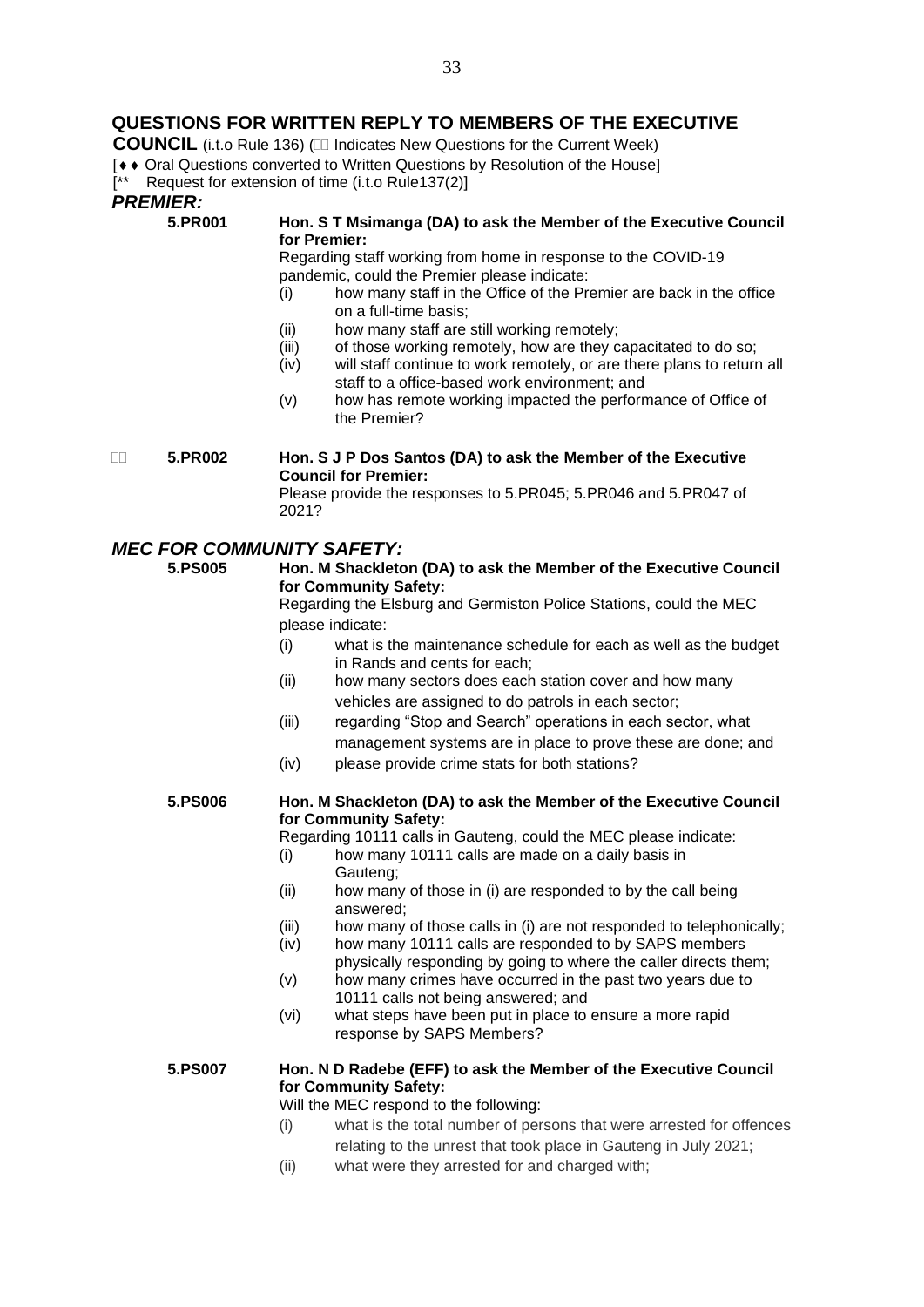- (iii) whether the specified persons were found guilty;
- (iv) if not, what is the position in this regard; and
- (v) if so, what is the total number of persons what were found guilty; and
- (vi) can the MEC inform me of any further relevant details?

# **5.PS008 Hon. N D Radebe (EFF) to ask the Member of the Executive Council for Community Safety:**

Will the MEC respond to the following:

(i) provide a list of the farm attacks and murders that occurred in the period 1 October 2020 to 30 November 2021 in the Gauteng province, including details of each (i) district, (ii) station, (iii) CAS Number?

# **5.PS009 Hon. S T Msimanga (DA) to ask the Member of the Executive Council for Community Safety:**

Regarding staff working from home in response to the COVID-19 pandemic, could the MEC please indicate:

- (i) how many staff in the department are back in the office on a fulltime basis;
- (ii) how many staff are still working remotely;
- (iii) of those working remotely, how are they capacitated to do so;
- (iv) will staff continue to work remotely, or are there plans to return all staff to an office-based work environment; and
- (v) how has remote working impacted the performance of department?

# **5.PS010 Hon. R Nt'sekhe (DA) to ask the Member of the Executive Council for Community Safety:**

With regard to Kempton Park SAPS, Operation Masakhane, in Ekurhuleni, could the MEC please indicate:

- (i) how often does this operation take place? (Please indicate if the operation is Weekly, Monthly, Quarterly, Bi-Annually or Annually);
- (ii) who does the planning of this Operation;
- (iii) what criteria is used to plan this operation;
- (iv) are the CPF structures, Civil Organisations, NGO's and Security Companies involved in the planning of these operations;
- (v) what are the successes of the last six (6) operations of Operations that took place;
- 
- (vi) when (dates) did these six (6) operations take place; what is the criteria used to determine a successful operation;
- (viii) which Officer / Commander led each of these six (6) operations;
- (ix) why was EMPD not part of these six (6) operations; and
- (x) how much manpower was available per operation as indicated in (iv)?
- **5.PS011 Hon. S J P Dos Santos (DA) to ask the Member of the Executive Council for Community Safety:**

Please provide the responses to 5.PS117; 5.PS120 and 5.PS121 of 2021?

# *MEC FOR ECONOMIC DEVELOPMENT, ENVIRONMENT, AGRICULTURE & RURAL DEVELOPMENT:*

**5.ECD,ENV&ARD001 Hon. M H Cirota (DA) to ask the Member of the Executive Council for Economic Development, Environment, Agriculture and Rural Development:**

Regarding the Dinokeng Project, could the MEC please explain:

(i) how will the department contribute to the Dinokeng Project;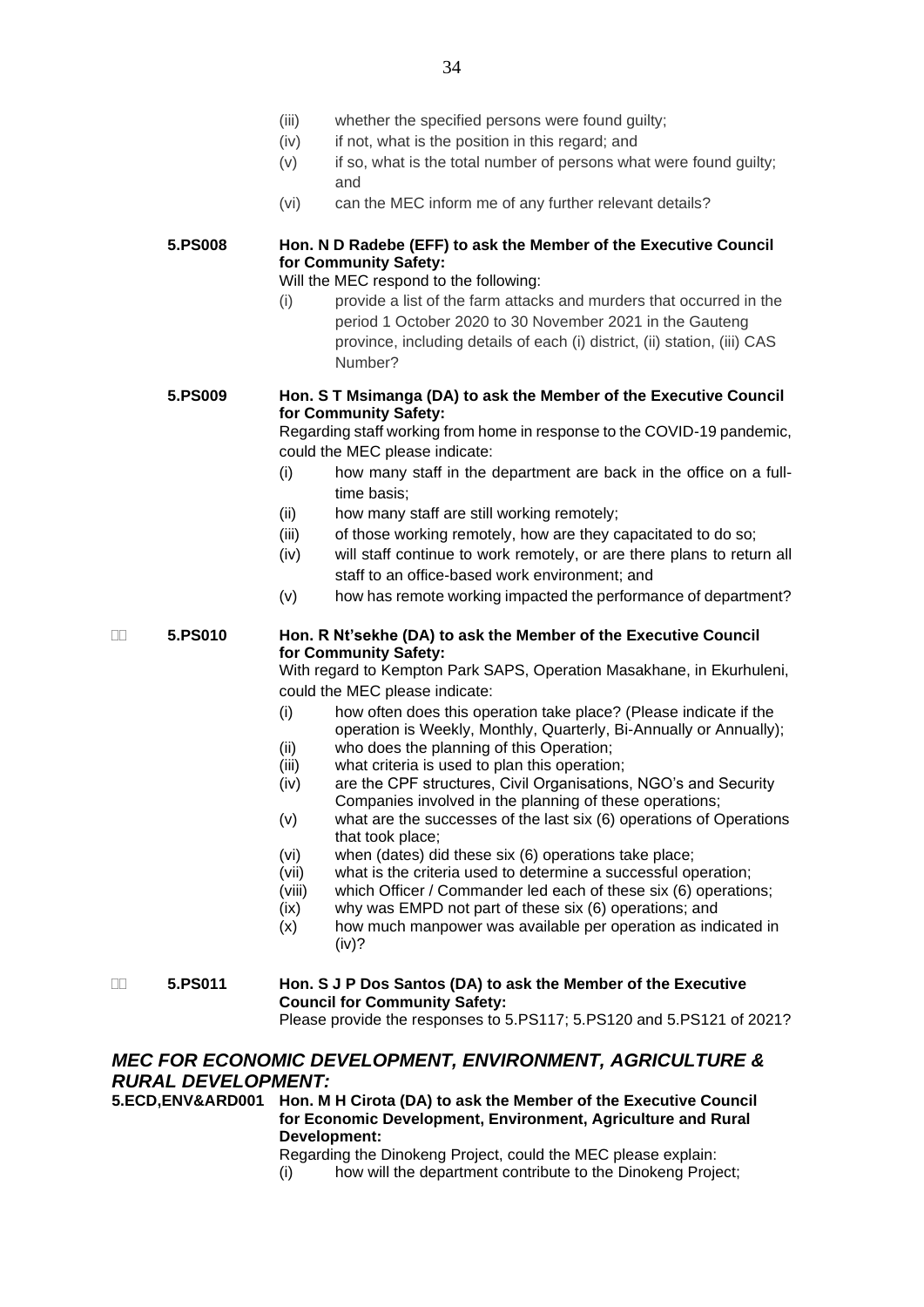- (ii) what is the department's vision for Dinokeng;
- (iii) how will Roodeplaat Dam, Roodeplaat Nature Reserve, Cullinan and Wonderboom Airport be part of the greater project to create jobs;
- (iv) how many jobs will be created in (iii);
- (v) how much money has the department already contributed to this project;
- (vi) by when (date) is this project to be complete; and
- (vii) please list all service providers and contractors involved in the project, as well as their respective roles in the project?

## **5.ECD,ENV&ARD002 Hon. F P Nel (DA) to ask the Member of the Executive Council for Economic Development, Environment, Agriculture and Rural Development:**

Regarding staff working from home in response to the COVID-19 pandemic, could the MEC please indicate:

- (i) how many staff in the department are back in the office on a fulltime basis;
- (ii) how many staff are still working remotely;
- $(iii)$  of those working remotely, how are they capacitated to do so:
- (iv) will staff continue to work remotely, or are there plans to return all staff to an office-based work environment; and
- (v) how has remote working impacted the performance of department?

**5.ECD,ENV&ARD003 WITHRAWN**

# *MEC FOR EDUCATION:*<br>5.ED001 Hon.1

# **5.ED001 Hon. N Ramulifho (DA) to ask the Member of the Executive Council for Education:**

Regarding Tholimfundo Primary School in Soweto, will the MEC please indicate:

- $(i)$  it is alleged that there was R19 million set aside to build a brick and mortar structure as part of phase 2, what happened to this budget;
- (ii) what led to the delay to start and complete this project before October 2021;
- (iii) what is the department doing about the problems raised relating to ablution facilities and unsuitable classrooms; and
- (iv) what is the new plan to address the infrastructure challenges at the school?

# **5.ED002 Hon. N Ramulifho (DA) to ask the Member of the Executive Council for Education:**

Regarding Sekampaneng Primary school, will the MEC please indicate:

- (i) are there plans to build a brick and mortar structure to replace the old dilapidated existing structure;
- (ii) if so, what are the details relating to the budget, time frame and identified land to build the school;
- (iii) as the area is waterlogged, are there measures put in place to address the current problem as it negatively affects learning and teaching; and
- (iv) what support has the department provided to ensure that the school continues to function effectively and efficiently?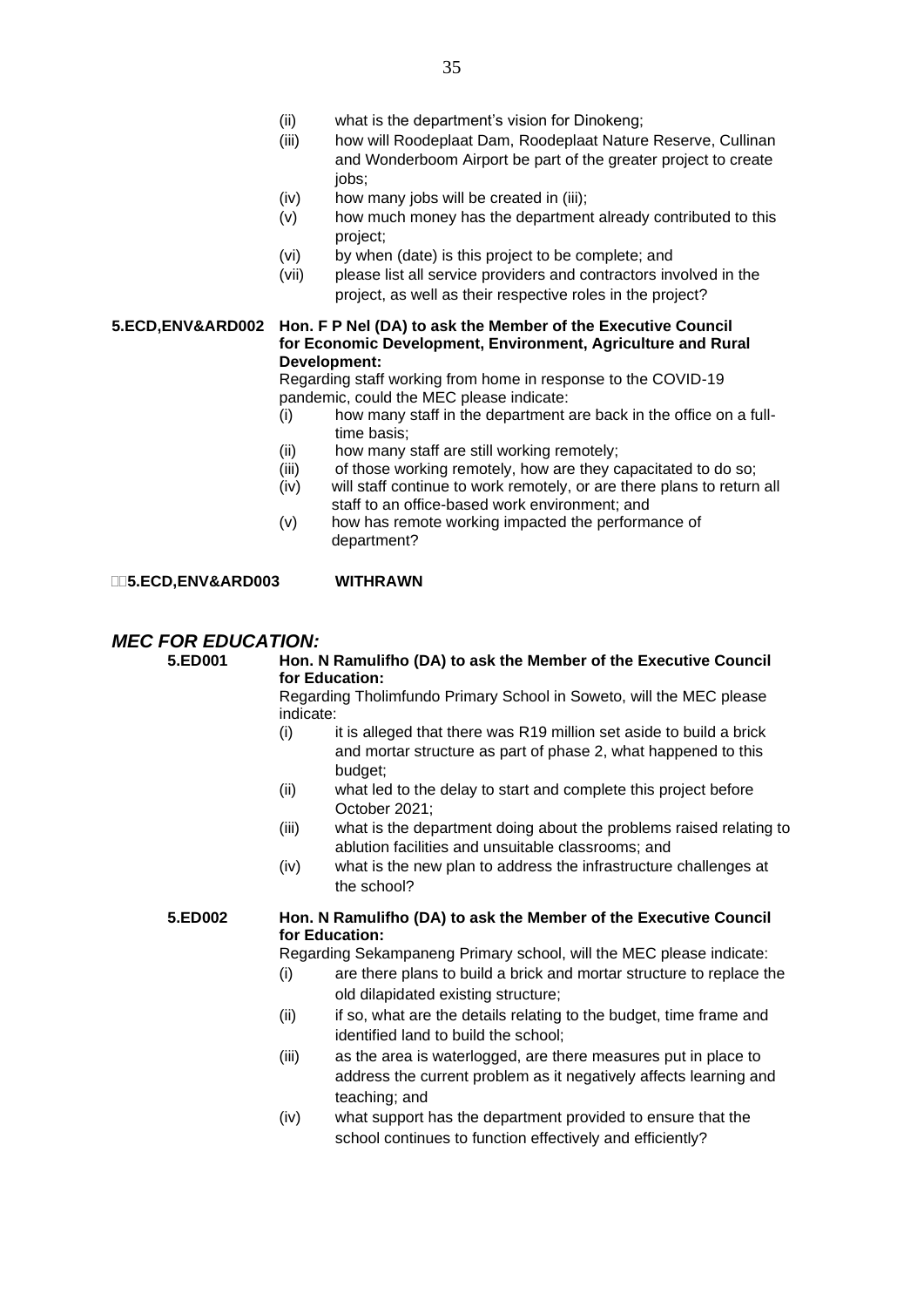- **5.ED003 Hon. N Ramulifho (DA) to ask the Member of the Executive Council for Education:**
	- Regarding Masakhane Primary school, will the MEC please indicate:
	- (i) is the department aware that the school was targeted by criminals over the festive holidays;
	- (ii) what is the department doing to assist the school to replace stolen electrical wires;
	- (iii) when will they be replaced;
	- (iv) is the department considering installing a water purification system as the area has water challenges;
	- (v) if so, by when will it be done; and
	- (vi) if not, why not?

# **5.ED004 Hon. S J P Dos Santos (DA) to ask the Member of the Executive Council for Education:**

Regarding President High School, could the MEC please indicate:

- (i) how many children are enrolled at President High School situated in Ridgeway in Johannesburg;
- (ii) are there any plans to assist the abovementioned school with funding to build additional classrooms;
- (iii) if yes, when will this take place and how many classrooms will be built; and
- (iv) please indicate in rand and cents the budget allocated?

# **5.ED005 Hon. S J P Dos Santos (DA) to ask the Member of the Executive Council for Education:**

With regard to Sir John Adamson High School situated in Winchester Hills (Farm Name Ormonde 99-IR) in Johannesburg, will the MEC please indicate the following:

- (i) how many children are enrolled at the abovementioned school;
- (ii) the open space next to the school (ERVEN 1089) is owned by the Gauteng Provincial Government and zoned Education, what is the total size of this property;
- (iii) are there any plans to extend the abovementioned school to accommodate the growing demand for high schools in the area;
- (iv) if so, what are the plans and timelines for this to take place; and
- (v) please indicate in rand and cents the budget allocated?

# **5.ED006 Hon. S J P Dos Santos (DA) to ask the Member of the Executive Council for Education:**

With regard to the growing demand for schools, in particular, for high schools in the South of Johannesburg, will the MEC please indicate the following:

- (i) what are the average number of learners in high schools in the South of Johannesburg;
- (ii) what are the average number of learners in primary schools in the South of Johannesburg;
- (iii) which high school has the highest number of learners and which has the lowest number of learners;
- (iv) which primary school has the highest number of learners and which has the lowest number of learners;
- (v) are there any plans to build any new schools in the South of Johannesburg;
- (vi) if yes, will they be primary or high schools;
- (vii) when will these schools be built;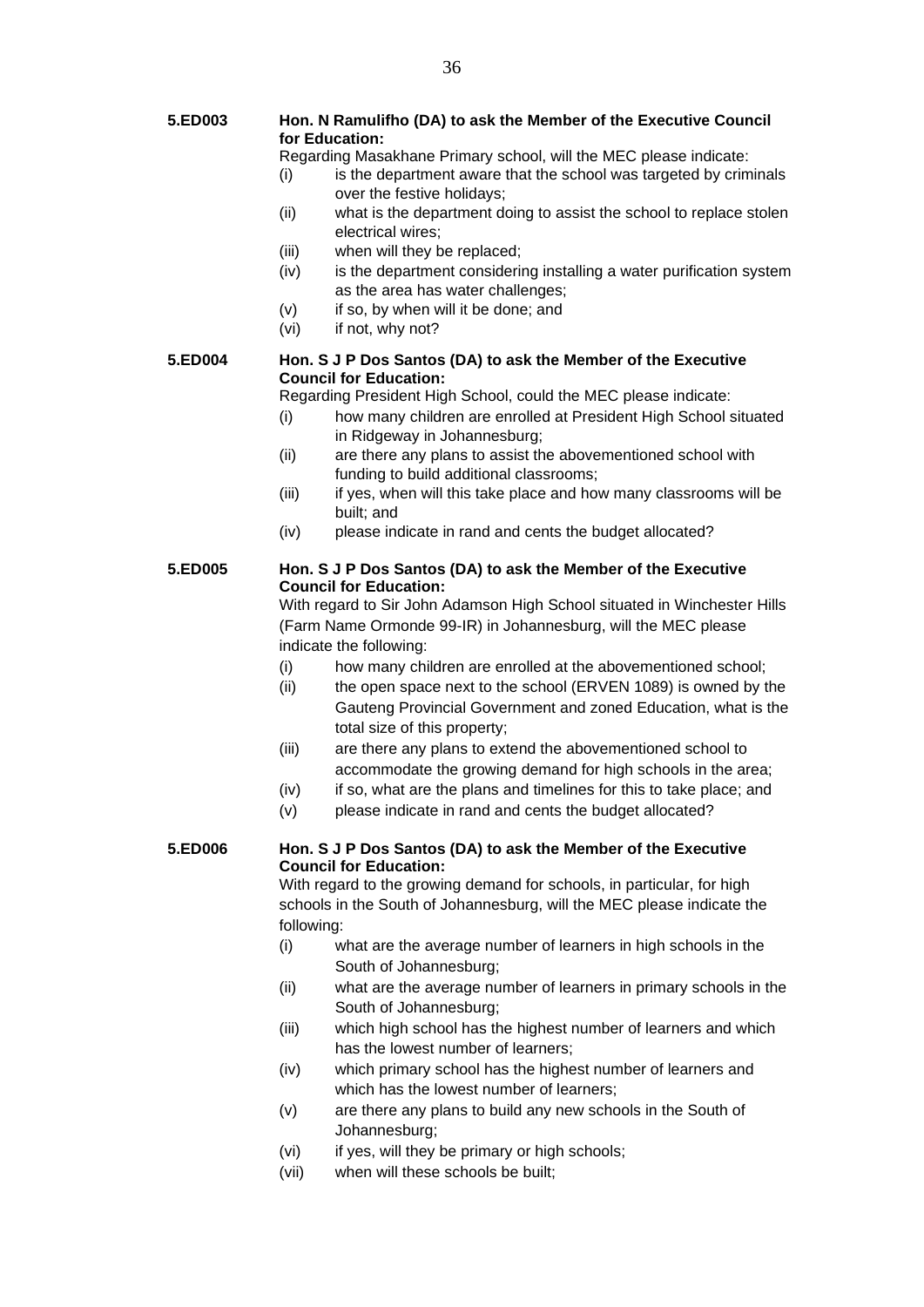- (viii) where will they be situated; and
- (ix) how much in Rand and cents is budgeted for each?

# **5.ED007 Hon. F P Nel (DA) to ask the Member of the Executive Council for Education:**

Regarding staff working from home in response to the COVID-19 pandemic, could the MEC please indicate:

- (i) how many staff in the department are back in the office on a fulltime basis;
- (ii) how many staff are still working remotely;
- (iii) of those working remotely, how are they capacitated to do so;
- (iv) will staff continue to work remotely, or are there plans to return all staff to an office-based work environment; and
- (v) how has remote working impacted the performance of department?

# **5.ED008 Hon. A Alberts (VF-Plus) to ask the Member of the Executive Council for Education:**

Upon the three year anniversary of the Driehoek Hoërskool tragedy, can the MEC indicate the following with regard to public schools infrastructure in Gauteng:

- (i) did the department and/or the custodian Department of Infrastructure and Development finalise and compile an official report regardi;g the causes of the bridge collapse at Driehoek Hoërskool;
- (ii) if yes, what was the gist of the findings and where can the report be accessed? Also indicate if the solutions in the report were implemented; and
- (iii) if no, why did this never happen;
- (iv) has the Department embarked upon a province-wide inspection of all public school infrastructure, especially older infrastructure, to ensure that all such infrastructure is safe;
- (v) if yes, can the MEC provide a report indicating which school infrastructure is unsafe and what the status of remedial actions are;
- (vi) if no, explain with reference to the legal basis why this was not regarded as necessary;
- (vii) since the Driehoek-tragedy, has the Department ensured that regular inspections take place at all public school infrastructure in accordance with all legislation, including but not limited to, the Occupational Health and Safety Act (OHSA) of 1993 with Construction Regulations 2014 Section 11 Paragraph 2 that requires 6-monthly inspections in the first two years and annual inspections thereafter;
- (viii) if yes, kindly provide a report in this respect; and
- (ix) if no, explain the legal basis for not doing so and what steps will be taken to remedy this situation.

# **5.ED009 Hon. A Alberts (VF-Plus) to ask the Member of the Executive Council for Education:**

Can the MEC indicate the following with regard to Laerskool Theresapark:

(i) kindly set out the history of the school, especially with reference to its language of instruction;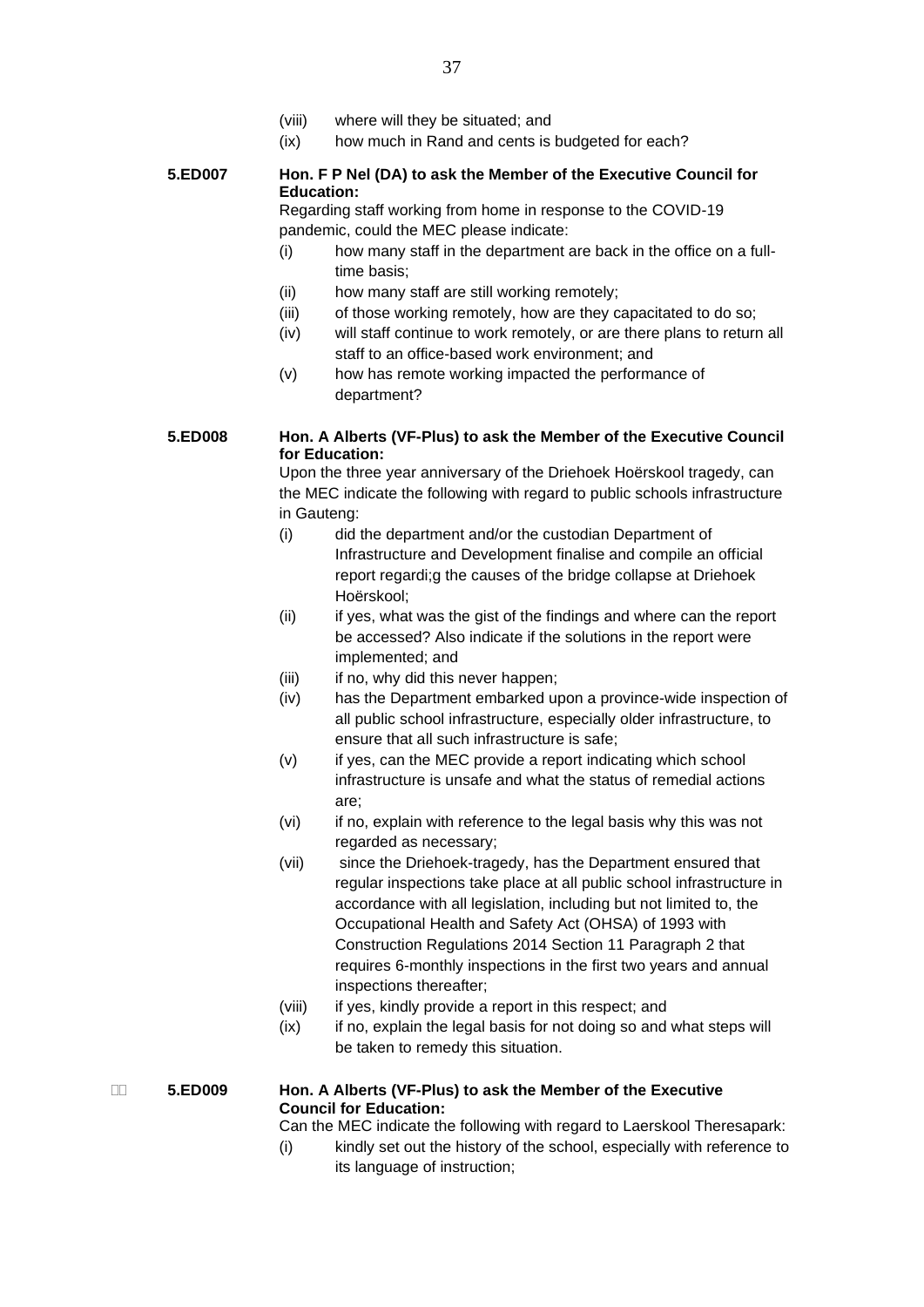- (ii) kindly set out in percentages and graphs the diminishing number of Afrikaans learners since the schools zenith in Afrikaans learner numbers;
- (iii) provide a reason for the diminishing number of Afrikaans learners in the school; and
- (iv) kindly set out in percentages and graphs the growing number of English and other language learners since the schools zenith in Afrikaans learner numbers;
- (v) provide a reason for the growing number of English and other language learners in the school; and
- (vi) what options are the Department considering taking to accommodate Afrikaans and other non-English speaking learners at the school in proper classrooms with sufficient teachers, kindly elaborate in full?

# *MEC FOR FINANCE:*<br>5 FN001 He

# **Hon. M H Cirota (DA) to ask the Member of the Executive Council for Finance:**

Further to 5.FN030 of 2021, could the MEC please indicate:

- (i) has the disciplinary case concluded;
- (ii) what were the recommendations;
- (iii) were recommendations actioned;
- (iv) if not, why not;
- (v) have any monies been recovered from the official;
- (vi) how will a repeat of this be prevented in future (in terms of mandates / system gaps); and
- (vii) is the employee still in the employment of GPG?

# **5.FN002 Hon. A Fuchs (DA) to ask the Member of the Executive Council for Finance:**

Regarding staff working from home in response to the COVID-19 pandemic, could the MEC please indicate:

- (i) how many staff in the department are back in the office on a fulltime basis;
- (ii) how many staff are still working remotely;
- (iii) of those working remotely, how are they capacitated to do so;
- (iv) will staff continue to work remotely, or are there plans to return all staff to an office-based work environment; and
- (v) how has remote working impacted the performance of department?

# **5.FN003 Hon. A Randall (DA) to ask the Member of the Executive Council for Finance:**

Can the MEC indicate the following with regard to Laerskool Theresapark:

- (i) kindly set out the history of the school, especially with reference to its language of instruction;
- (ii) kindly set out in percentages and graphs the diminishing number of Afrikaans learners since the schools zenith in Afrikaans learner numbers;
- (iii) provide a reason for the diminishing number of Afrikaans learners in the school; and
- (iv) kindly set out in percentages and graphs the growing number of English and other language learners since the schools zenith in Afrikaans learner numbers;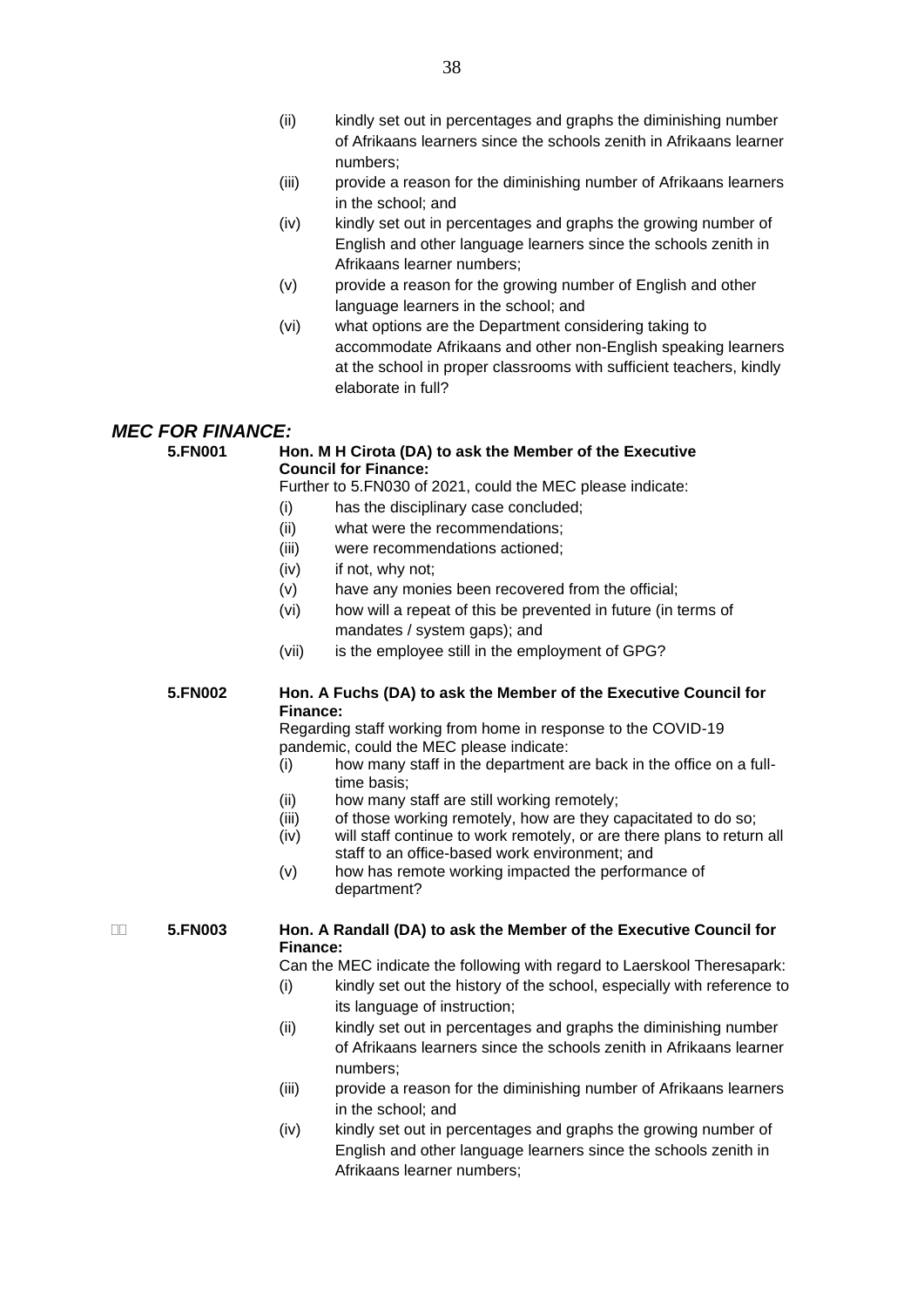- (v) provide a reason for the growing number of English and other language learners in the school; and
- (vi) what options are the Department considering taking to accommodate Afrikaans and other non-English speaking learners at the school in proper classrooms with sufficient teachers, kindly elaborate in full?

# **5.FN004 Hon. A Randall (DA) to ask the Member of the Executive Council for Finance:**

Regarding Gauteng's municipalities (Metropolitan, District and Local), could the MEC please indicate:

- (i) the budget for Primary Healthcare Service in each for the 2020/21 and 2021/22 financial years; and
- (ii) the budget for Fire Services in each for the 2020/21 and 2021/22 financial years?

# *MEC FOR HEALTH:*<br>5.HL004 F

# **Hon. J B Bloom (DA) to ask the Member of the Executive Council for Health:**

Regarding the purchase of radiation machines for cancer treatment, will the MEC please indicate:

- (i) what Linac machines have been purchased in the last two years;
- (ii) what was the cost of these machines;
- (iii) what is the assessed shortage of Linac machines at the various hospitals in order to treat cancer patients;
- (iv) which of the machines in (i) above are presently operational;
- (v) if any of them are not operational, what are the reasons in each case and when is it anticipated that they will be operational;
- (vi) why have extra Linac machines not been purchased for the Charlotte Maxeke Johannesburg Hospital (CMJH);
- (vii) when will Linac machines be purchased and become operational at CMJH;
- (viii) why have brachytherapy machines not been purchased to fill the assessed need at CMJH and the Steve Biko Hospital;
- (ix) when will brachytherapy machines be bought for these hospitals; and
- (x) what is the effect of inadequate Linac and brachytherapy machines on patients?

# **5.HL005 Hon. J B Bloom (DA) to ask the Member of the Executive Council for Health:**

Regarding cleaning contracts for hospitals, will the MEC please indicate:

- (i) how much in Rands and cents has been paid for these contracts in 2018, 2019, 2020 and 2021 respectively (please give separately for each year);
- (ii) how much in Rands and cents has been paid for these contracts so far this year;
- (iii) how many cleaning contracts are currently being paid;
- (iv) how many of the contracts in (iii) were awarded irregularly;
- $(v)$  on what date were these contracts originally meant to expire;
	- (vi) on what legal basis are payments being made to these contracts;
	- (vii) on what dates were new cleaning tenders called for;
- (viii) what accounts for any delays in awarding new cleaning tenders;
- (ix) what disciplinary action has been taken and criminal charges laid in connection with the irregular award of these cleaning contracts; and
- (x) if not, why not?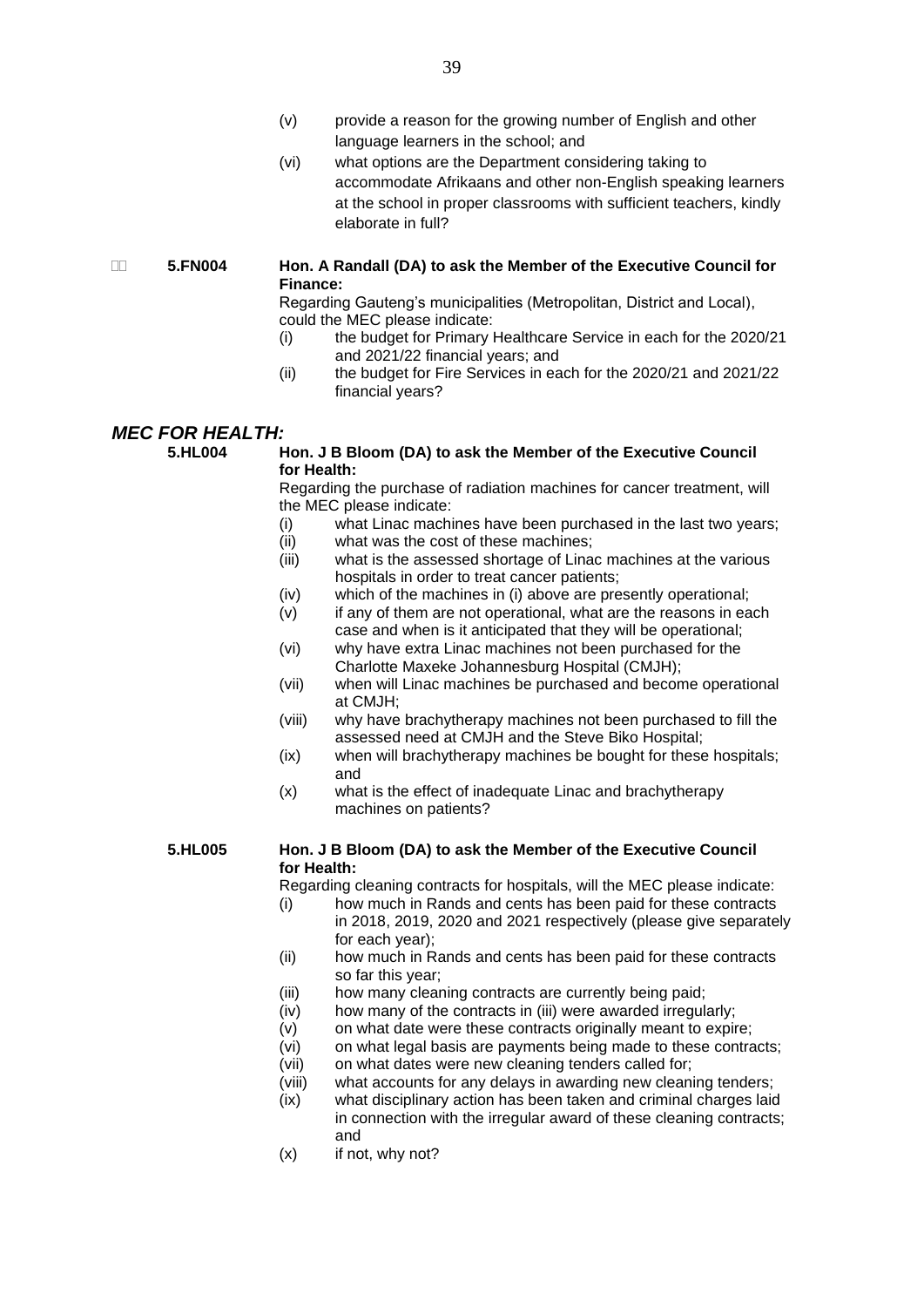Regarding security at the Medical Supplies Depot in Auckland Park, will the MEC please indicate:

- (i) how much was spent on security at this depot last year;
- (ii) which security companies guard this depot;
- (iii) when did the security companies in (ii) above get their contracts;
- (iv) when were their contracts originally meant to expire;
	- (v) why have new security contracts not been made;
	- (vi) how many security cameras are there at the depot;
	- (vii) for what periods of time in 2021 were any of these cameras not operating (please give the number cameras and for how long they were not operational);
	- (viii) why were these cameras not operational;
- (ix) what thefts occurred at the depot last year, including their value in rands and cents; and
- (x) what steps are being taken to ensure that there is proper security at this depot?

**5.HL007 Hon. F P Nel (DA) to ask the Member of the Executive Council for Health:**

Regarding staff working from home in response to the COVID-19 pandemic, could the MEC please indicate:

- (i) how many staff in the department are back in the office on a fulltime basis;
- (ii) how many staff are still working remotely;
- (iii) of those working remotely, how are they capacitated to do so;
- (iv) will staff continue to work remotely, or are there plans to return all staff to an office-based work environment; and
- (v) how has remote working impacted the performance of department?

# **5.HL008 Hon. J B Bloom (DA) to ask the Member of the Executive Council for Health:**

Regarding Covid-19 patients treated at the Ashanti hospital, will the MEC please indicate:

- (i) how many Covid-19 patients have been treated at this hospital so far;
- (ii) how many of these were serious cases that required oxygen;
- (iii) how many of these cases required ICU beds;
- (iv) how many ICU beds are functional are the hospital;
- (v) how much ICU beds were supposed to be functional at the hospital;
- (vi) how many wards and beds have still not been completed at the hospital;
- (vii) what accounts for delays in this regard;
- (viii) how much in total has been spent on this hospital in Rands and cents including building costs and staff and equipment costs;
- (ix) how many of the ICU beds are still completed, with staff and equipment; and
- (x) when is it expected that the hospital with be fully completed, including all staff and equipment?

 **5.HL009 Hon. J B Bloom (DA) to ask the Member of the Executive Council for Health:**

Regarding the employment of Cuban doctors, will the MEC please indicate: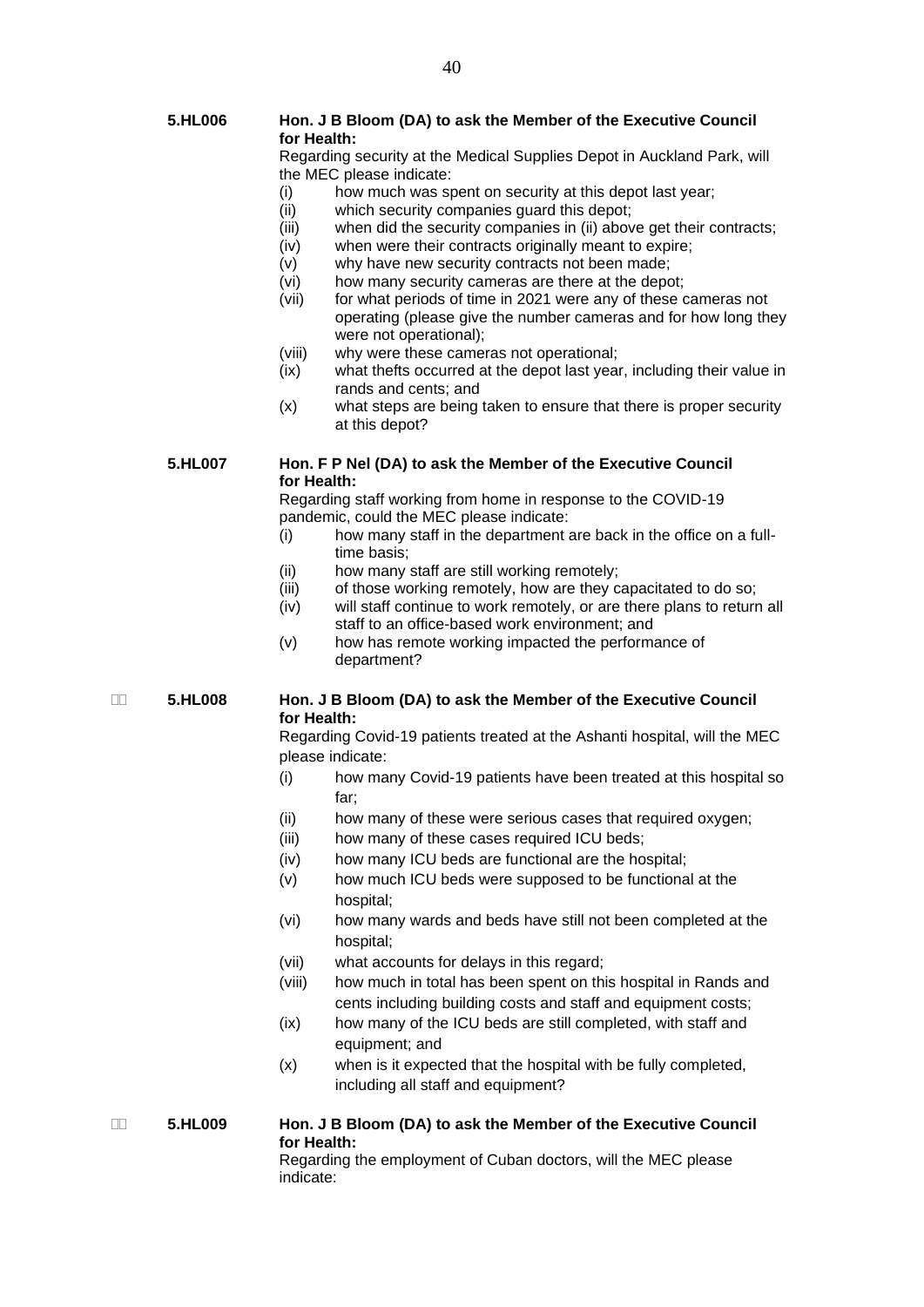- (i) whether any Cuban doctors are still employed by the department;<br>(ii) if so, how many doctors are there, where are they working and
- if so, how many doctors are there, where are they working and how much are they paid per month in Rands and cents;
- (iii) why is the department still employing Cuban doctors when there are unemployed local doctors;
- (iv) how much in Rands and cents was spent in total on Cuban doctors last year;
- (v) were their total salaries paid into their individual accounts; and
- (vi) if not, what was the mechanism of their payment and what was the reason for this?

# **5.HL010 Hon. F P Nel (DA) to ask the Member of the Executive Council for Health:**

Please provide the responses to 5.HL147; 5.HL151; 5.HL152; 5.HL153 and 5.HL154 of 2021?

# **5.HL011 Hon. K Tong (EFF) to ask the Member of the Executive Council for Health:**

With regard to a pregnant woman (Keaorata Inno) who was turned away from Chris Hani Academic hospital on the 5<sup>th</sup> July 2021 whilst in a stage of labor and after her water had already broken because she did not have a referral letter from a local clinic. Would the MEC please respond to the following questions:

- (i) was it brought to the attention of the MEC and the department that the patient lost her child because she was refused treatment by the hospital staff on the evening of  $5<sup>th</sup>$  July 2021;
- (ii) is it a standard practice at Gauteng public hospitals to refuse treatment for patients who do not produce referral letters from local clinics during emergencies (in your response please indicate how similar cases have the been dealt with by the Department in the current financial year);
- (iii) regarding (i) above, what course of action will the department take to ensure that the staff on duty on that fateful evening are held responsible for the loss of life which could have been avoided;
- (iv) what remedial actions does the department have for families and individuals who have to go through such inhumane treatment in the hands of public healthcare workers (in your response please indicate what steps are in place to ensure that similar incidences do not happen in public healthcare facilities); and
- (v) is the MEC and the department willing to take full responsibility for the death of this innocent child after the hospital staff refused the mother treatment- because we all know that not all local clinics operate for 24 hours and cannot provide referral letters?

# *MEC FOR INFRASTRUCTURE DEVELOPMENT*<br>5 INF001 Hon A Randall (DA) to ask the Me

**for Infrastructure Development:** Regarding the 2023 Rowing Championship to be held at Roodeplaat Dam,

**5.INF001 Hon. A Randall (DA) to ask the Member of the Executive Council** 

- could the MEC please indicate:
- (i) what projects at the dam is the department involved in;
- (ii) please list the start and completion date for each in (i);
- (iii) how much money has the department budgeted for the projects in (i);
- (iv) how many of the projects in (i) are PPP in nature; and
- (v) who are the private stakeholders in (iv)?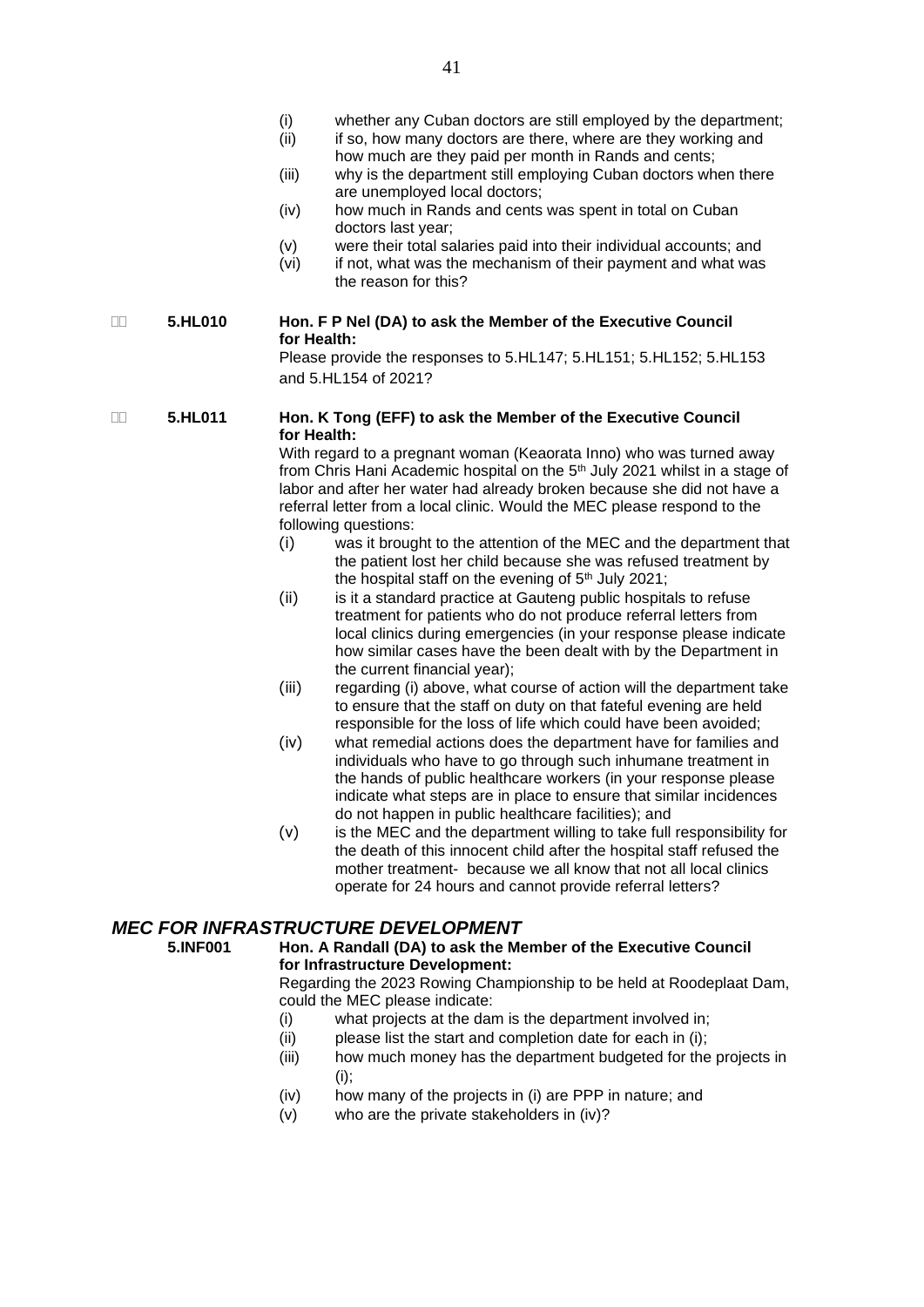| 5.INF002        | Hon. A Randall (DA) to ask the Member of the Executive Council<br>for Infrastructure Development:<br>Regarding the vacant stand on the corner of Broodryk and Pagel Streets, |                                                                  |                                                             |
|-----------------|------------------------------------------------------------------------------------------------------------------------------------------------------------------------------|------------------------------------------------------------------|-------------------------------------------------------------|
|                 |                                                                                                                                                                              |                                                                  |                                                             |
|                 |                                                                                                                                                                              |                                                                  |                                                             |
|                 |                                                                                                                                                                              | (i)                                                              | can the MEC please confirm ownership of the above-mentioned |
|                 |                                                                                                                                                                              | vacant stand in Wolmer, ward 2 City of Tshwane;                  |                                                             |
|                 | (ii)                                                                                                                                                                         | if the GPG is indeed the owner, can the MEC please indicate if   |                                                             |
|                 |                                                                                                                                                                              | there are any plans for development of this stand in the future; |                                                             |
|                 | (iii)                                                                                                                                                                        | can the MEC please indicate – in the past 3 financial years, how |                                                             |
|                 |                                                                                                                                                                              | many times the department has cleaned the stand as it is         |                                                             |
|                 |                                                                                                                                                                              | overgrown, illegal dumping is taking place and serves as hiding  |                                                             |
|                 |                                                                                                                                                                              | place for criminals in the area;                                 |                                                             |
|                 | (iv)                                                                                                                                                                         | can the MEC please indicate if a lease agreement will be         |                                                             |
|                 |                                                                                                                                                                              | considered with JC Ministries - Pastor Johan Coetzee, cell       |                                                             |
|                 |                                                                                                                                                                              | number 082 497 7728; and                                         |                                                             |
|                 | (v)                                                                                                                                                                          | please provide a copy of process to apply for a lease agreement  |                                                             |
|                 |                                                                                                                                                                              | with GPG?                                                        |                                                             |
|                 |                                                                                                                                                                              |                                                                  |                                                             |
| <b>5.INF003</b> | Hon. A Fuchs (DA) to ask the Member of the Executive Council                                                                                                                 |                                                                  |                                                             |
|                 |                                                                                                                                                                              | for Infrastructure Development:                                  |                                                             |

Regarding staff working from home in response to the COVID-19 pandemic, could the MEC please indicate:

- (i) how many staff in the department are back in the office on a fulltime basis;
- (ii) how many staff are still working remotely;
- (iii) of those working remotely, how are they capacitated to do so;
- (iv) will staff continue to work remotely, or are there plans to return all staff to an office-based work environment; and
- (v) how has remote working impacted the performance of department?

# **5.INF004 Hon. J B Bloom (DA) to ask the Member of the Executive Council for Infrastructure Development:**

Regarding the report that the CEO of the Charlotte Maxeke Johannesburg Hospital requested the Gift of the Givers to assist with an engineering report on the fire-damaged section of the hospital, will the MEC please indicate:

- (i) why has an engineering report not been done as yet;
- (ii) when will this report be done;
- (iii) will the department work with the private sector, including the Gift of the Givers, in order to fix the hospital as soon as possible;
- (iv) if not, why not; and
- (v) what accounts for any delays in assessing the damage and what needs to be done to fix the hospital?

# **5.INF005 Hon. A Fuchs (DA) to ask the Member of the Executive Council for Infrastructure Development:**

The Special Investigative Unit (SIU) released a report into investigations relating to the refurbishment of the AngloGold Ashanti Hospital and concluded that the department acted improperly and unlawfully in the appointment of PSPs and contractors. Would the MEC please indicate:

- (i) what were the shortcomings identified in each of the processes applied to the appointment of PSPs and contractors;
- (ii) has the department identified the individuals responsible for lack of adherence to policies, protocols and legislation in the appointment process;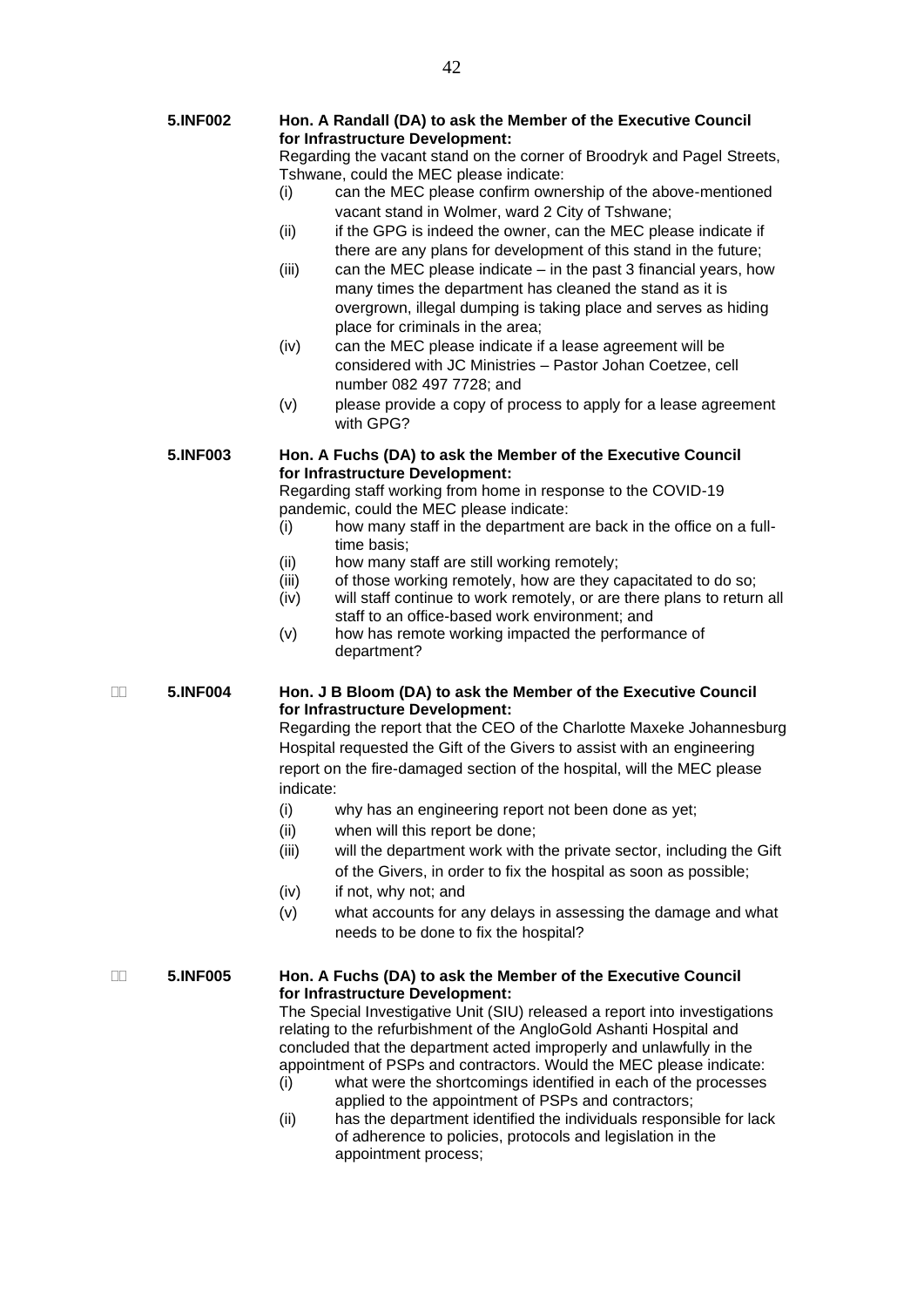- (iv) the lease agreement between AngloGold and the department has been set aside by the court. Please provide the findings of the court in this regard and indicate what the next steps are to regularise the situation;
- (v) the department spent huge sums of money on a property that it did not own. Is this contrary to any policies, regulations or legislation; and
- (vi) if so, please provide the rationale for this?

# **5.INF006 Hon. A Fuchs (DA) to ask the Member of the Executive Council for Infrastructure Development:**

Regarding fixed assets, could the MEC please indicate:

(i) in terms of the department's role as the custodian of Gauteng's fixed assets, would the MEC please provide information as to the assets, both utilised and unutilised, that appear on the fixed asset register for the departments of Roads and Transport and Human Settlements;

Please reflect the data required as follows:

| Used                                  | Unused                                |
|---------------------------------------|---------------------------------------|
| Land: Number of parcels; Value        | Land: Number of parcels; Value        |
| Buildings: Number of buildings; Value | Buildings: Number of buildings; Value |
| Total number of assets; Total value   | Total number of assets; Total value.  |

## **5.INF007 Hon. F P Nel (DA) to ask the Member of the Executive Council for Infrastructure Development:** Please provide the response to 5.INF084 of 2021?

 **5.INF008 Hon. A Randall (DA) to ask the Member of the Executive Council for Infrastructure Development:**

Regarding Roodeplaat Dam, could the MEC please indicate:

- (i) can the MEC please confirm if a valid lease agreement exists between the department and the Angling Grounds;
- (ii) if answer in (i) is no, then why are Mr and Mrs Joubert still allowed to operate their private resort on government land;
- (iii) if answer in (i) is yes, please indicate the term of the lease and the monthly rent payable by the Joubert's;
- (iv) please indicate if the department is aware of average revenue generated by this resort on a monthly basis;
- (v) please indicate if any of the revenue generate at the gates of Angling Grounds are paid over to GDID;
- (vi) please confirm if a forensic investigation was done after the Corruption Watch investigation in 2014;
- (vii) if not, why not;
- $(viii)$  if answer in (vi) is "Yes" please confirm what the recommendations of the forensic report were;
- (ix) if there is no forensic report to date, please indicate if the MEC will now request a forensic report on the matter; and
- (x) please indicate if Debbie Joubert can use GDID equipment to maintain the resort and if so, please provide an approval letter from the department to Debbie Joubert in this regard?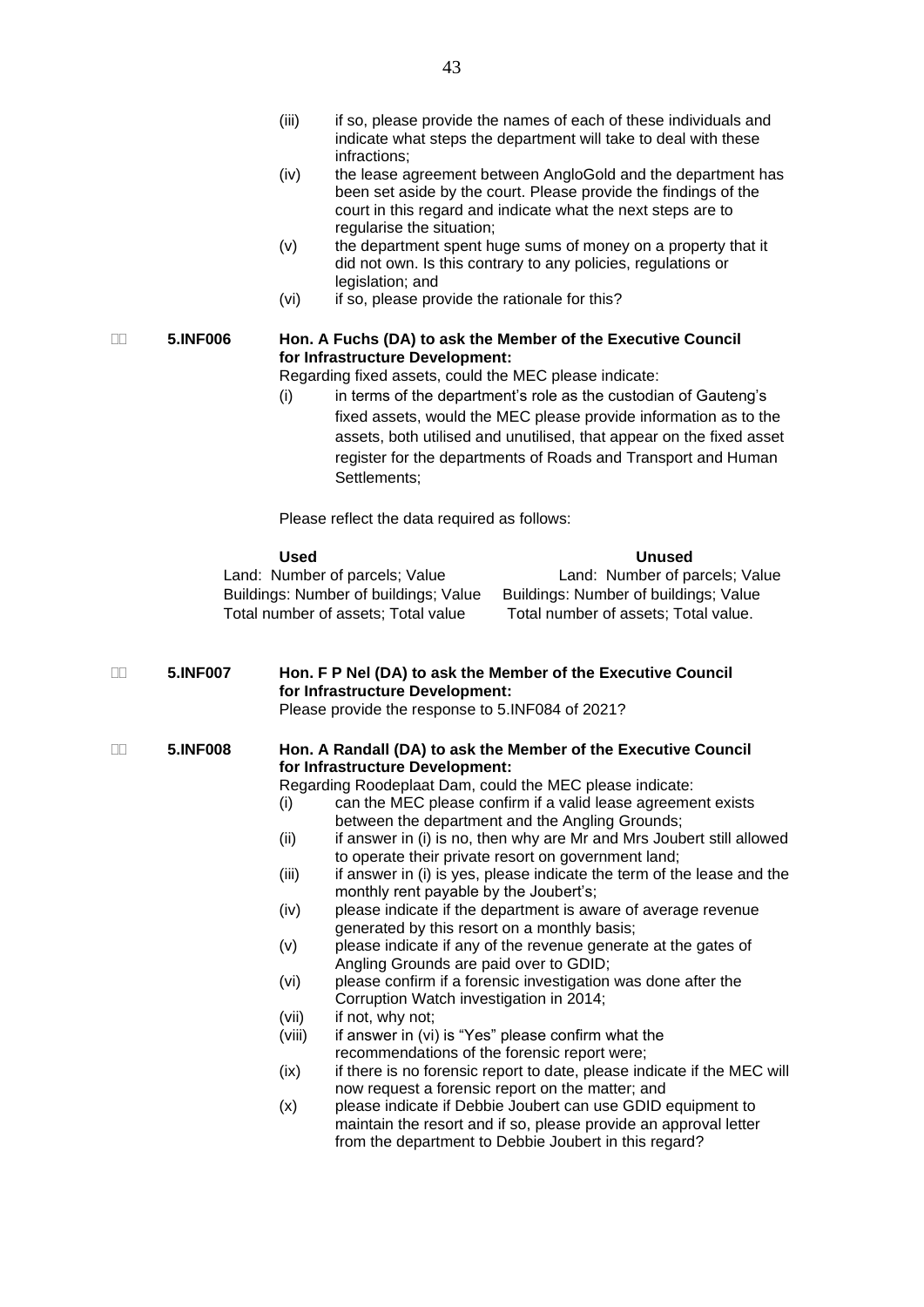# *MEC FOR CO-OPERATIVE GOVERNANCE, TRADITIONAL AFFAIRS AND HUMAN SETTLEMENTS:*

**Hon. A Randall (DA) to ask the Member of the Executive Council for Co-operative Governance, Traditional Affairs and Human Settlements:** With regards to municipalities in Gauteng, would the MECplease: (i) provide the details of debt collector/s appointed by each municipality in Gauteng, and for which period; (ii) provide the ToRs for debt collectors appointed in each

municipality;

- (iii) indicate per municipality the collection rate achieved by the appointed debt collectors;
- (iv) indicate per municipality which part of the municipality's debtors' books was sold to debt collectors and the balance when the debtors' books were sold;
- (v) indicate per municipality if any payment is due by debt collectors to municipalities in Gauteng, specifically in the case of Lesedi municipality; and
- $(vi)$  if any payments are outstanding as per answer to question  $(v)$ , please indicate the amounts and reasons why the money was not paid over to municipalities?

# **\*\*5.COGTA&HS010 Hon. A Fuchs (DA) to ask the Member of the Executive Council for Co-operative Governance, Traditional Affairs and Human Settlements:**

In the last Ekurhuleni council meeting in a response to a written question, it was revealed that 71.5% of contracts are awarded to companies or contractors that come from outside of the city:

- (i) what services are these companies providing to the City of Ekurhuleni;
- (ii) how and where were these tenders advertised (please include names of media used, if any);
- (iii) how many Ekurhuleni based companies applied for these tenders, and from which areas outside the city were the successful bidders;
- (iv) were there no companies within the city that could perform these services or provide these goods; and
- (v) what was the value in rands and cents of all these tenders that were given to companies from outside Ekurhuleni?

## **5.COGTA&HS011 Hon. M F Ledwaba (EFF) to ask the Member of the Executive Council for Co-operative Governance, Traditional Affairs and Human Settlements:**

With regard to the relocation of residents who are on the road reserve of K54 (Tsamaya Road in Mamelodi, City of Tshwane) to any other alternative place, would the MEC please respond to the following:

- (i) when did the MEC become aware that Skierlik Informal Settlement, is on the road reserve of K54 and that it will affect K54 road construction;
- (ii) how many residents from this Informal Settlement have been affected by the road construction (in your response please indicate how were they made aware of the pending construction);
- (iii) were there any meetings with the affected sister departments to deal with challenges experienced in the construction of K54 road (in your response please indicate how many meetings were held with the officials from the City of Tshwane, Gauteng Cogta and Roads and Transport; and what were the outcomes of such meetings);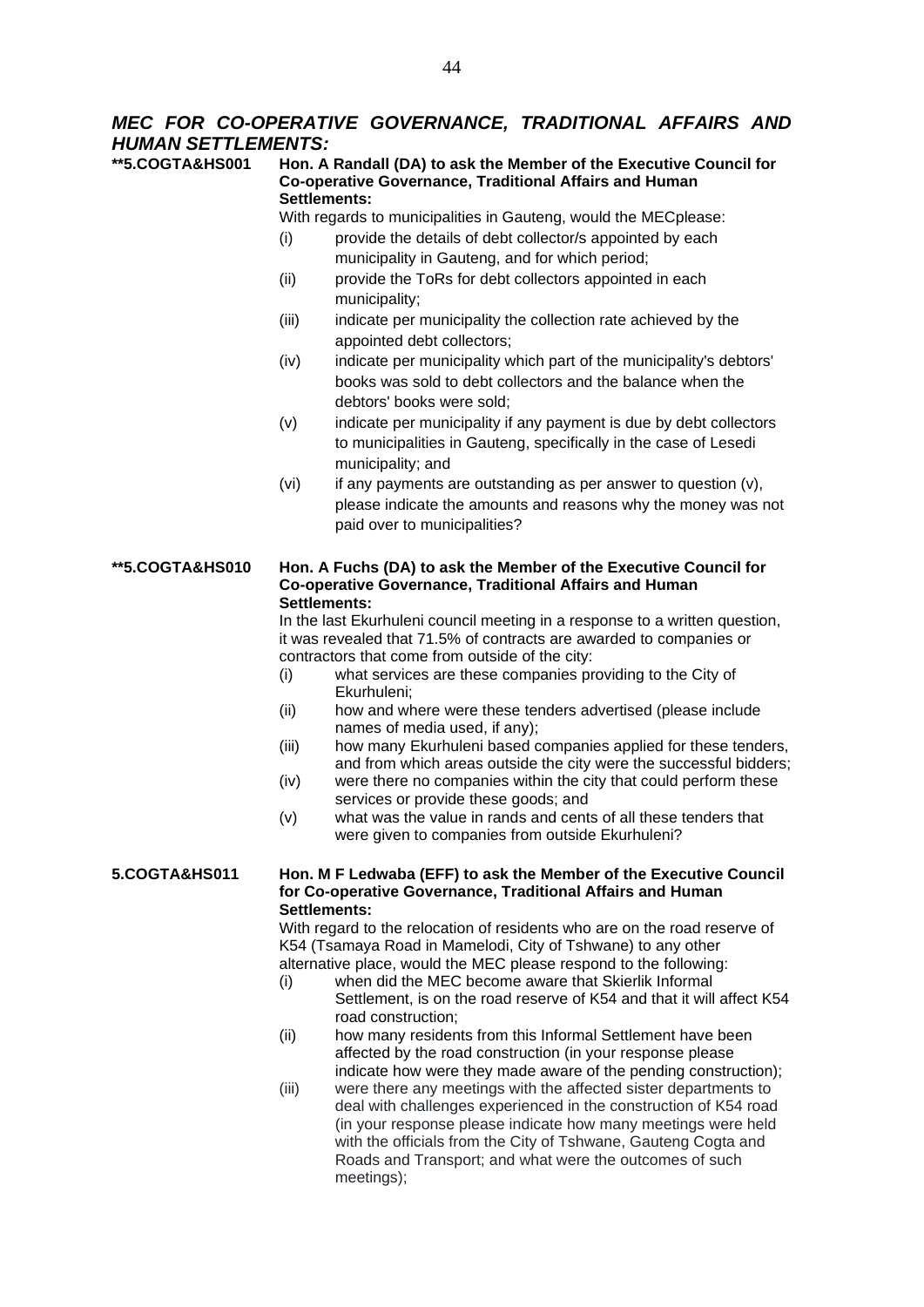- (iv) how many residents have been relocated to alternative pieces of land and what services are currently being provided in those areas (in your response please indicate if all the affected residents will be accommodated onto the new area);
- (v) from the department's opinion, what could be causing the delay in relocating all the affected residents so far; and
- (vi) by when will the remaining residents be relocated to the alternative area (in your response please provide the total budget for the entire relocation project)?

**5.COGTA&HS012 Hon. M S Chabalala (DA) to ask the Member of the Executive Council for Co-operative Governance, Traditional Affairs and Human Settlements:**

> With regard to the hiring of water tankers in Emfuleni local municipality could the MEC please indicate:

- (i) who are the service providers that are used by Emfuleni local municipality;
- (ii) does Emfuleni local municipality have a contract with these service providers or they are used as an when required;
- (iii) in Rands and cents, how much have water tankers cost Emfuleni in the last 5 financial years;
- (iv) how much has been paid to each service provider in the last 5 financial years; and
- (v) what are reasons for using water tanks in Emfuleni?

## **5.COGTA&HS013 Hon. M S Chabalala (DA) to ask the Member of the Executive Council for Co-operative Governance, Traditional Affairs and Human Settlements:**

With regard to the use of sub-contractors by Emfuleni municipality due to lack of diesel could the MEC please indicate:

- (i) who are the service providers that have been used by the municipality when there is lack diesel in the last 5 financial years;
- (ii) does the municipality have a contract with these service providers;
- (iii) how much has the municipality paid to these service projects in the last 5 years;
- (iv) how much has been paid to each service provider; and
- (v) does it make financial sense for the municipality to use the services of a 3rd party instead of its own manpower?

# **5.COGTA&HS014 Hon. M S Chabalala (DA) to ask the Member of the Executive Council for Co-operative Governance, Traditional Affairs and Human Settlements:**

With regard to the car that was purchased for the mayor of Sedibeng district municipality could the MEC please indicate.

- (i) what car was it (brand, model);
- (ii) was it a new or second hand;
- (iii) how much did it cost the municipality;
- (iv) why was the car resprayed from its original white colour to black;
- (v) how much did the municipality pay for respraying; and
- $(vi)$  is the mayor still refusing to use the car, and if so, what are the reasons for this?

# **5.COGTA&HS015 Hon. C Bosch (DA) to ask the Member of the Executive Council for Co-operative Governance, Traditional Affairs and Human Settlements:**

With regard to the payment overtime to employees of Emfuleni municipality, specifically Metsi a Lekao employees, could the MEC please indicate:

(i) do Metsi a Lekao employees work overtime;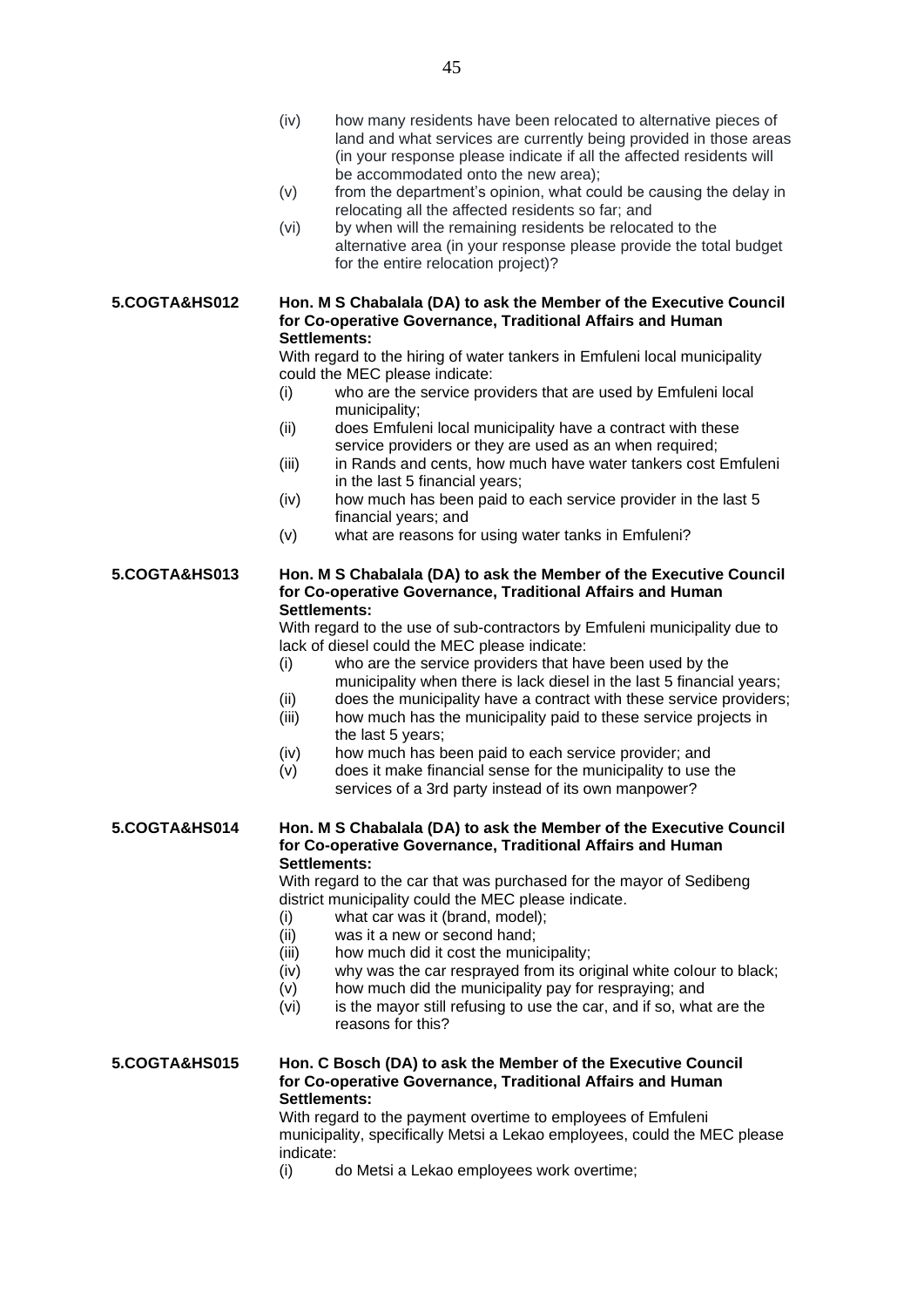- (ii) in the last 3 financial years how much overtime has been paid to Metsi a Lekao employees;
- (iii) do Mangers also qualify for overtime payment; and
- $(iv)$  if yes to (iii), how much has been paid to them in the last 3 financial years?

**5.COGTA&HS016 Hon. C Bosch (DA) to ask the Member of the Executive Council for Co-operative Governance, Traditional Affairs and Human Settlements:**

> With regard to the waste removal in Emfuleni municipality could the MEC please indicate:

- (i) how many waste removal trucks are currently servicing Emfuleni municipality;
- (ii) how much does Emfuleni municipality currently spent on refuse removal monthly;
- (iii) how much is the monthly salary bill of waste removal employees;
- (iv) how much is Emfuleni municipality spending on monthly overtime on waste removal employees; and
- (v) in the last 5 financial years how has Emfuleni municipality spend on overtime on waste removal employees?

**5.COGTA&HS017 Hon. S T Msimanga (DA) to ask the Member of the Executive Council for Co-operative Governance, Traditional Affairs and Human Settlements:**

> Regarding staff working from home in response to the COVID-19 pandemic, could the MEC please indicate:

- (i) how many staff in the department are back in the office on a fulltime basis;
- (ii) how many staff are still working remotely;
- (iii) of those working remotely, how are they capacitated to do so;
- (iv) will staff continue to work remotely, or are there plans to return all staff to an office-based work environment; and
- (v) how has remote working impacted the performance of department?

### **5.COGTA&HS018 Hon. R Nt'sekhe (DA) to ask the Member of the Executive Council for Co-operative Governance, Traditional Affairs and Human Settlements:**

With regard to the Glen Marikana site in ward 16, Ekurhuleni, could the MEC please indicate:

- (i) what is this land zoned for and when did the owner get the zoning approved;
- (ii) after approval, how long did the owner have to implement or adhere to the zoning;
- (iii) if there was a land-grab, what did the owner do about it and how has the municipality assisted with this land-grab;
- $(iv)$  if the owner turned a blind eye to the land grab, did he / she violate the zoning, and if yes how;
- (v) if yes, what are the consequences on this property owner;
- (vi) with the number of shacks that were put on the property, does it become an informal settlement;
- (vii) if yes, when was it / will it be proclaimed as such:
- (viii) has the owner disclosed the plans that they have for this property with timelines, please include the plans;
- (ix) when were the plans approved by the municipality; and
- (x) did the plans comply with the LSDF (Local Spatial Development Plan)?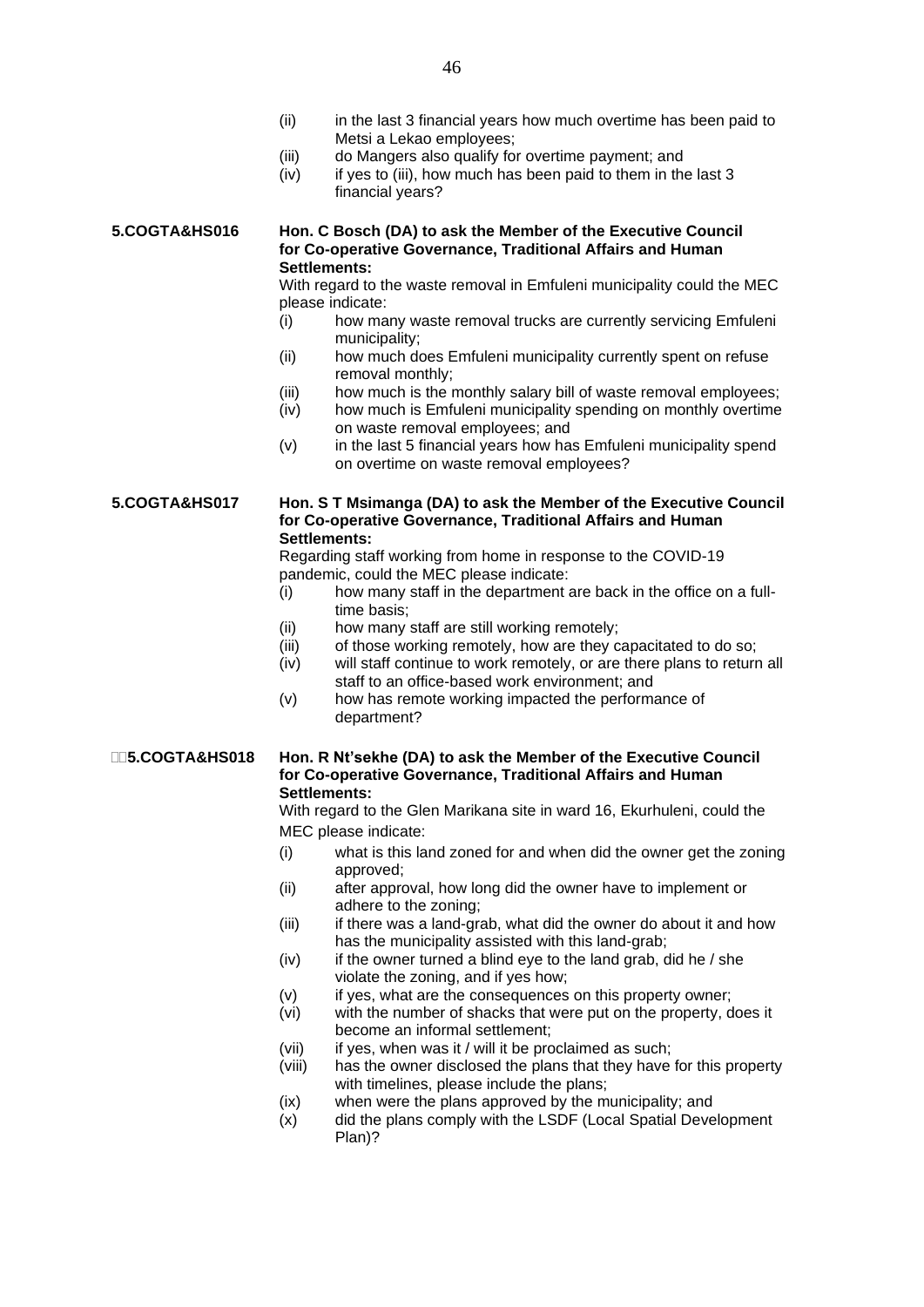## **5.COGTA&HS019 Hon. R Nt'sekhe (DA) to ask the Member of the Executive Council for Co-operative Governance, Traditional Affairs and Human Settlements:**

With regard to the following farm, Witfontein Farm, Ward 08 Ekurhuleni:

- (i) who/which department does this farm belong to;
- (ii) which cooperative was appointed to work on this farm;
- (iii) what are their contractual obligations on this farm;
- (iv) what type of assistance do they get from government with regards to getting this farm up and running;
- $(v)$  if the workers / cooperative needs a tractor, to whom do they apply/ source one;
- (vi) has the department received an application for a tractor;
- (vii) if yes, how far is this application in the system; and
- (viii) when will they be assisted?

# **5.COGTA&HS020 Hon. M H Cirota (DA) to ask the Member of the Executive Council for Co-operative Governance, Traditional Affairs and Human Settlements:**

With regard to Ekurhuleni's energy, could the MEC please indicate:

- (i) how many power plants, substations and transformers are there throughout the Ekurhuleni metro;
- (ii) please provide addresses for each one;
- (iii) what type was erected or built at each site;
- (iv) when (date) did each one become operational;
- (v) since becoming operational, how often has each one been serviced;
- (vi) since becoming operational, what was the nature of the service that was done on each;
- (vii) since becoming operational, for each, when were ageing parts replaced;
- (viii) since becoming operational, which parts were replaced; and
- (ix) according to norms and standards, how often should they be serviced and what type of service should be performed?

# **5.COGTA&HS021 Hon. M S Chabalala (DA) to ask the Member of the Executive Council for Co-operative Governance, Traditional Affairs and Human Settlements:**

With regard to the government departments and state-owned enterprises in Emfuleni could the MEC please indicate:

- (i) are there any government departments and/or state owned enterprises that owe Emfuleni municipality rates and taxes;
- (ii) what is the total amount that is owed by these government departments and/ or state owned enterprises;
- (iii) how much does each owe Emfuleni;
- (iv) for how long have these rates and taxes been outstanding;
- (v) what are the reasons given by each for the non-payment of their accounts;
- (vi) does the municipality have a plan to recoup these rates and taxes; and
- (vii) if yes, what steps have been taken to date?

# **5.COGTA&HS022 Hon. F P Nel (DA) to ask the Member of the Executive Council for Co-operative Governance, Traditional Affairs and Human Settlements:**

Please provide the responses to 5.COGTA&HS171; 5.COGTA&HS172; 5.COGTA&HS173; 5.COGTA&HS174; 5.COGTA&HS175; 5.COGTA&HS176 and 5.COGTA&HS178 of 2021?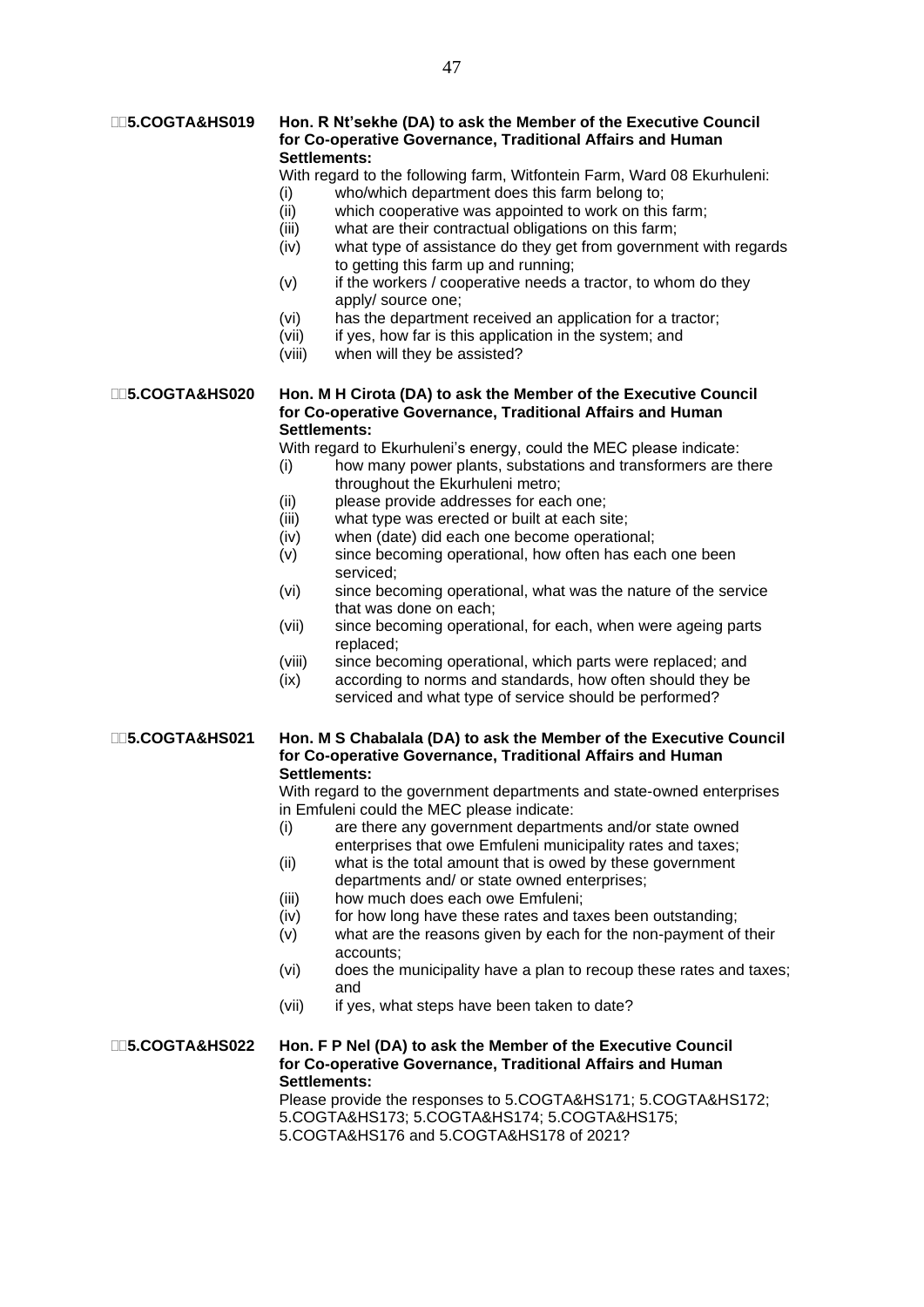# *MEC FOR ROADS AND TRANSPORT:*

\*\* **5.TR001 Hon. A Randall (DA) to ask the Member of the Executive Council for Roads and Transport:**

With regards to the maintenance and upgrades of roads would the MEC please:

- (i) provide details of planned upgrades and/or maintenance of Sefako Makgatho drive (K14) and Dr Swanepoel Drive (K99) in ward 5 City of Tshwane
- (ii) indicate available budget for mentioned maintenance/upgrades in the short to medium term;
- (iii) indicate when last traffic counts were done on both the K14 and K99 and provide stats; and
- (iv) indicate if the K99 with all the new residential developments in a radius of 2km from the road, according to your department can still handle the daily traffic, especially during peak morning and afternoon-periods?

\*\* **5.TR002 Hon. A Randall (DA) to ask the Member of the Executive Council for Roads and Transport:**

With regards to the maintenance of R406, would the MEC please:

- (i) provide a detailed report on the maintenance done to stabilise and resurface the R406 since September 2021 when the matter was first escalated to DRT officials for assistance;
- $(ii)$  indicate if any plans are in place to upgrade the R406, as this is the only road farmers can use to get to and from their farms;
- (iii) indicate the available budget for maintenance of mentioned gravel roads, both in the current and 2022/23 FY;
- (iv) please explain if there is a process whereby the legal sand mines using the R406 to transport sand can be held responsible for contributing to the maintenance of the gravel road; and
- (v) provide the up to date claim procedure with claim forms for residents who suffered mechanical and other damages to their vehicles due to the poor condition of the mentioned gravel roads?

# **5.TR003 Hon. A Fuchs (DA) to ask the Member of the Executive Council for Roads and Transport:**

Regarding staff working from home in response to the COVID-19 pandemic, could the MEC please indicate:

- (i) how many staff in the department are back in the office on a fulltime basis;
- (ii) how many staff are still working remotely;
- (iii) of those working remotely, how are they capacitated to do so;
- (iv) will staff continue to work remotely, or are there plans to return all staff to an office-based work environment; and
- (v) how has remote working impacted the performance of department?

## **5.TR004 Hon. E du Plessis (DA) to ask the Member of the Executive Council for Roads and Transport:**

Jacomina Road near Tarlton is a Dirt Road that falls under the department and urgently needs grading, considering this, could the MEC please indicate:

- (i) when last was the Road been graded;
- (ii) why does the department not use crews that are regularly in that vicinity to do general maintenance;
- (iii) does the department grade this road themselves, or is an outside contractor used;
- (iv) can the department please indicate how many dirt roads in the vicinity of Jacomina need grading; and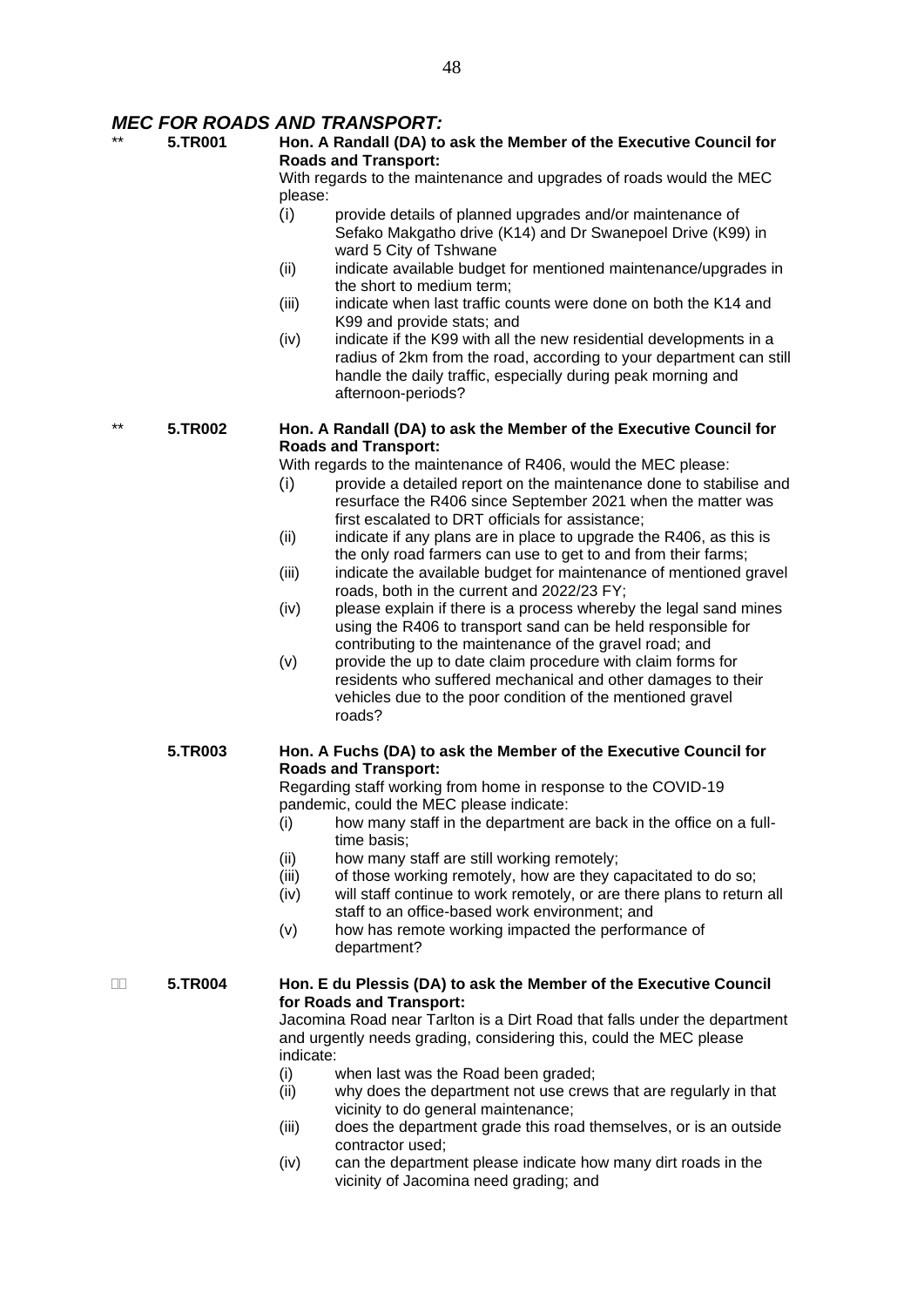(v) when will all the roads in (iv) be graded?

### **5.TR005 Hon. E du Plessis (DA) to ask the Member of the Executive Council for Roads and Transport:**

The R500 between Carletonville and the Ventersdorp Road is in a poor state. Could the MEC please indicate:

- (i) when last was the road maintained;
- (ii) why are the roads not resurfaced, instead only potholes are filled in;
- (iii) is there a plan in place for resurfacing to take place; and
- (iv) can the Department indicate how many accidents have been cause by the poor state of the road in the past two years?

# **5.TR006 Hon. E du Plessis (DA) to ask the Member of the Executive Council for Roads and Transport:**

The R559 at the turnoff to the R501 has mostly disintegrated and vehicles are now forced to use the shoulder of the road. Could the MEC please indicate:

- (i) when (date) will the department attend to this matter;
- (ii) how long has the department been aware of this problem; and
- (iii) how will the department resurface this piece as it is beyond repair?

## **5.TR007 Hon. M H Cirota (DA) to ask the Member of the Executive Council for Roads and Transport:**

The Kameeldrif Way, Roodeplaat, Tshwane (Ward 87), in front of Poort Primary School has huge challenges in relation to pupils being dropped off as well as crossing the road. Can the MEC please indicate:

- (i) will the department assist with adequate road calming measures;
- (ii) if yes, by when (date) will this be done;
- (iii) what kind of road calming measure will be implememted;
- (iv) please provide statistics as to the number of incidents that have occurred here;
- (v) has this problem been bought to the Department's attention previously; and
- (vi) if yes, why has nothing been done?

# *MEC FOR SOCIAL DEVELOPMENT:*

# **5.SD001 Hon. A W Cilliers (DA) to ask the Member of the Executive Council for Social Development:**

Regarding staff working from home in response to the COVID-19 pandemic, could the MEC please indicate:

- (i) how many staff in the department are back in the office on a fulltime basis;
- (ii) how many staff are still working remotely;
- (iii) of those working remotely, how are they capacitated to do so;
- (iv) will staff continue to work remotely, or are there plans to return all staff to an office-based work environment; and
- (v) how has remote working impacted the performance of department?

# **5.SD002 WITHDRAWN:**

# *MEC FOR SPORT, RECREATION, ARTS AND CULTURE:*

**5.SP001 Hon. A Randall (DA) to ask the Member of the Executive Council for Sport, Recreation, Arts and Culture:**

Regarding the 2023 Rowing Championship to be held at Roodeplaat Dam, could the MEC please indicate: